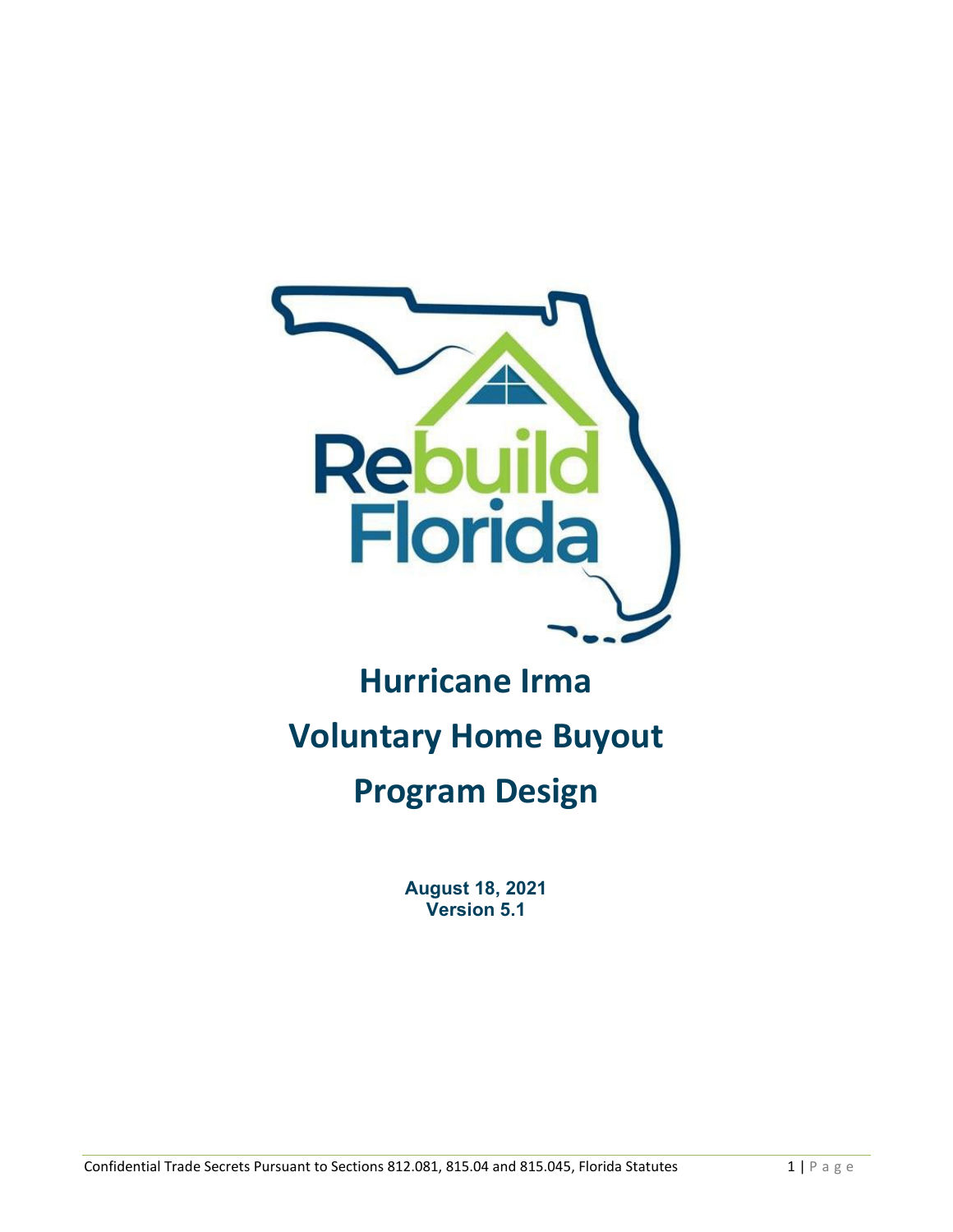## **DISCLAIMER**

This document was prepared by Innovative Emergency Management, Inc. (IEM) for the Florida Department of Economic Opportunity, Office of Long-Term Resiliency (DEO-OLTR) Rebuild Florida program. The information contained in this document is confidential pursuant to Sections 812.081, 815.04 and 815.045, Florida Statutes. No portion of this document may be distributed, reproduced, transmitted, or otherwise disclosed in any form to any third party without the prior written approval of DEO-OLTR.

## VERSION HISTORY

| Version<br><b>Number</b> | Change<br><b>Date</b> | Author        | <b>Summary of Changes</b>                                                                                                                                                                                                                                                                                                                  |
|--------------------------|-----------------------|---------------|--------------------------------------------------------------------------------------------------------------------------------------------------------------------------------------------------------------------------------------------------------------------------------------------------------------------------------------------|
| $\mathbf 0$              | 04/01/2019            | Christy Tate  | <b>Initial Version</b>                                                                                                                                                                                                                                                                                                                     |
| 1.0                      | 04/15/2019            | Joshua Brandt | Revisions requested                                                                                                                                                                                                                                                                                                                        |
| 2.0                      | 04/25/2019            | Christy Tate  | Revisions completed                                                                                                                                                                                                                                                                                                                        |
| 3.0                      | 09/25/2019            | Joshua Brandt | Request to add the allocated 10 million for Monroe County<br>under the Action Plan, make revisions to the timeline because<br>the application period was from August 1 through October 1,<br>and add the address and website for the application<br>submission                                                                             |
| 4.0                      | 09/30/2019            | Christy Tate  | Revisions completed                                                                                                                                                                                                                                                                                                                        |
| 5.0                      | 06/21/2021            | Jessie Boyer  | Updated Anti-Fraud, Waste, and Abuse Policy and changed<br>Office of Disaster Recovery (ODR) to Office of Long-Term<br>Resiliency (OLTR)                                                                                                                                                                                                   |
| 5.1                      | 8/18/2021             | Angie Griffin | Formatted entire document to mirror other OLTR documents<br>Updated cover page<br>Updated version table<br><b>Added Version Policy</b><br><b>Added Policy Change Control</b><br><b>Updated Table of Contents</b><br>Added Outline numbering to headings for organizational<br>clarity<br>Reformatted Appendix C: Area Median Income Charts |
|                          |                       |               |                                                                                                                                                                                                                                                                                                                                            |
|                          |                       |               |                                                                                                                                                                                                                                                                                                                                            |
|                          |                       |               |                                                                                                                                                                                                                                                                                                                                            |
|                          |                       |               |                                                                                                                                                                                                                                                                                                                                            |
|                          |                       |               |                                                                                                                                                                                                                                                                                                                                            |
|                          |                       |               |                                                                                                                                                                                                                                                                                                                                            |
|                          |                       |               |                                                                                                                                                                                                                                                                                                                                            |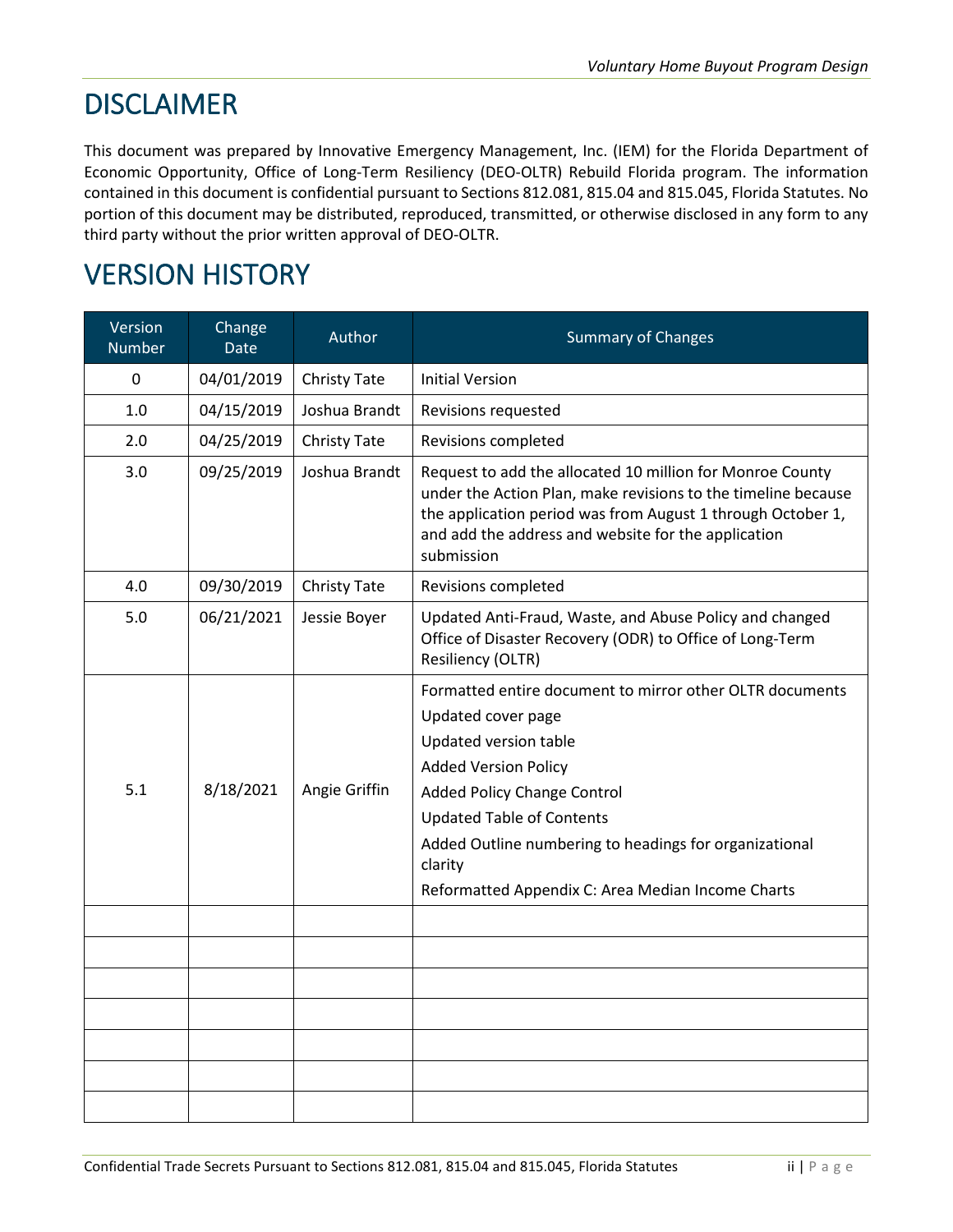## VERSION POLICY

Version history is tracked in the Version History Table (page i), with notes regarding version changes. Dates of each publication are also tracked in this table.

Substantive changes in this document that reflect a policy change will result in the issuance of a new version of the document. For example, a substantive policy change after the issuance of Version 1.0 would result in the issuance of Version 2.0, an increase in the primary version number. Non-substantive changes such as minor wording and editing or clarification of existing policy that do not affect interpretation or applicability of the policy will be included in minor version updates denoted by a sequential number increase behind the primary version number (i.e., Version 2.1, Version 2.2, etc.).

## POLICY CHANGE CONTROL

Policy review and changes for the State of Florida Office of Long-Term Resiliency are considered through a changecontrol process. Policy clarifications, additions, or deletions are needed during the course of the program to more precisely define the rules by which the Program will operate. Program staff will document policy-change requests that will be tracked in the program files. Requests are compiled and brought before supervisory staff in a policy meeting. Subject matter experts working in a particular policy area or task area that will be affected by the policy decision may be invited to assist in policy evaluation, if necessary. Policy meetings will be held as frequently as is necessary to consider policy decisions critical to moving the Program forward in a timely manner. Policy decisions will be documented and will result in the revision of the document in question.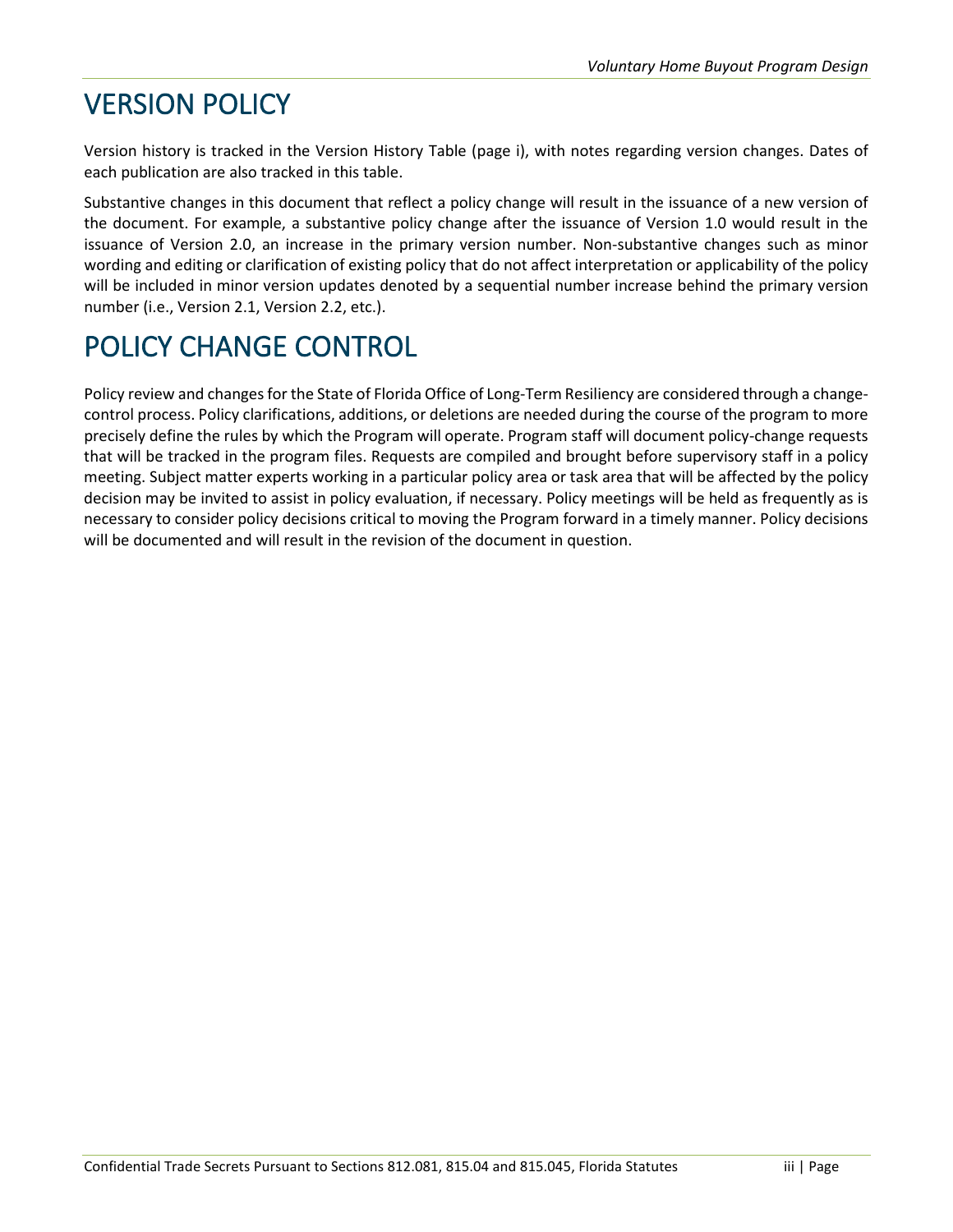## **TABLE OF CONTENTS**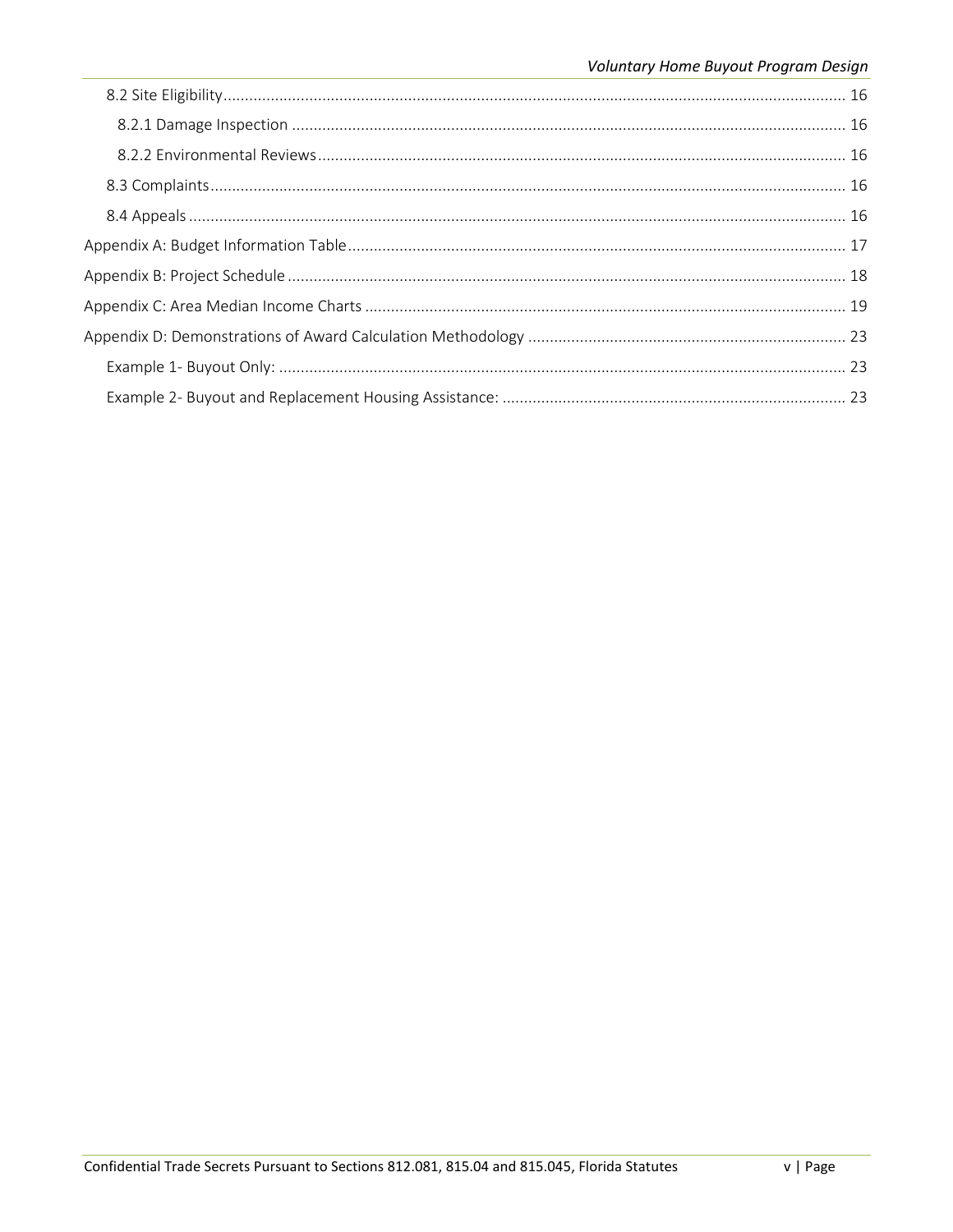## <span id="page-5-0"></span>1.0 Introduction

This document includes the program design for the Department of Economic Opportunity's (DEO) Community Development Block Grant–Disaster Recovery (CDBG-DR) Voluntary Home Buyout Program. The Florida Department of Economic Opportunity, Office of Disaster Recovery (CDBG-DR) Program is funded by the U.S. Department of Housing and Urban Development (HUD) and public laws 115-56 and 115-123. DEO is the agency responsible for the administration of disaster funds allocated to housing, economic development, and infrastructure activities. DEO is administering Rebuild Florida's Voluntary Home Buyout Program. DEO is the HUD grantee responsible for administering funding related to Hurricane Irma recovery. As part of the recovery plan, DEO has created the Voluntary Home Buyout Program. "Buyout" refers to the acquisition of properties located in a floodway or floodplain that is intended to reduce risk of future flooding.

The Rebuild Florida Voluntary Home Buyout Program will provide local jurisdictions the opportunity to administer a local buyout program through a competitive application cycle. The Voluntary Home Buyout Program has been designed to assist property owners in relocating outside the threat of flooding. The seller must be in a Special Flood Hazard Area (SFHA) or other high-risk flood areas. All property sellers must be willing, voluntary participates, and the use of imminent domain is strictly prohibited. Any property acquired, accepted, or from which a structure will be removed pursuant to the buyout project will be dedicated and maintained in perpetuity for a use that is compatible with open space, recreational, or floodplain, and wetland management practices.

Subrecipients must develop and implement projects that are compliant with the 2018 Action Plan for Disaster Recovery (Action Plan), all Action Plan amendments, governing Federal Register Notices (6066- N-01, 6109-N-01, and any subsequent notices), Rebuild Florida Voluntary Home Buyout Program Design, Rebuild Florida Voluntary Home Buyout Program guidelines, and applicable federal, state, and local rules and regulations.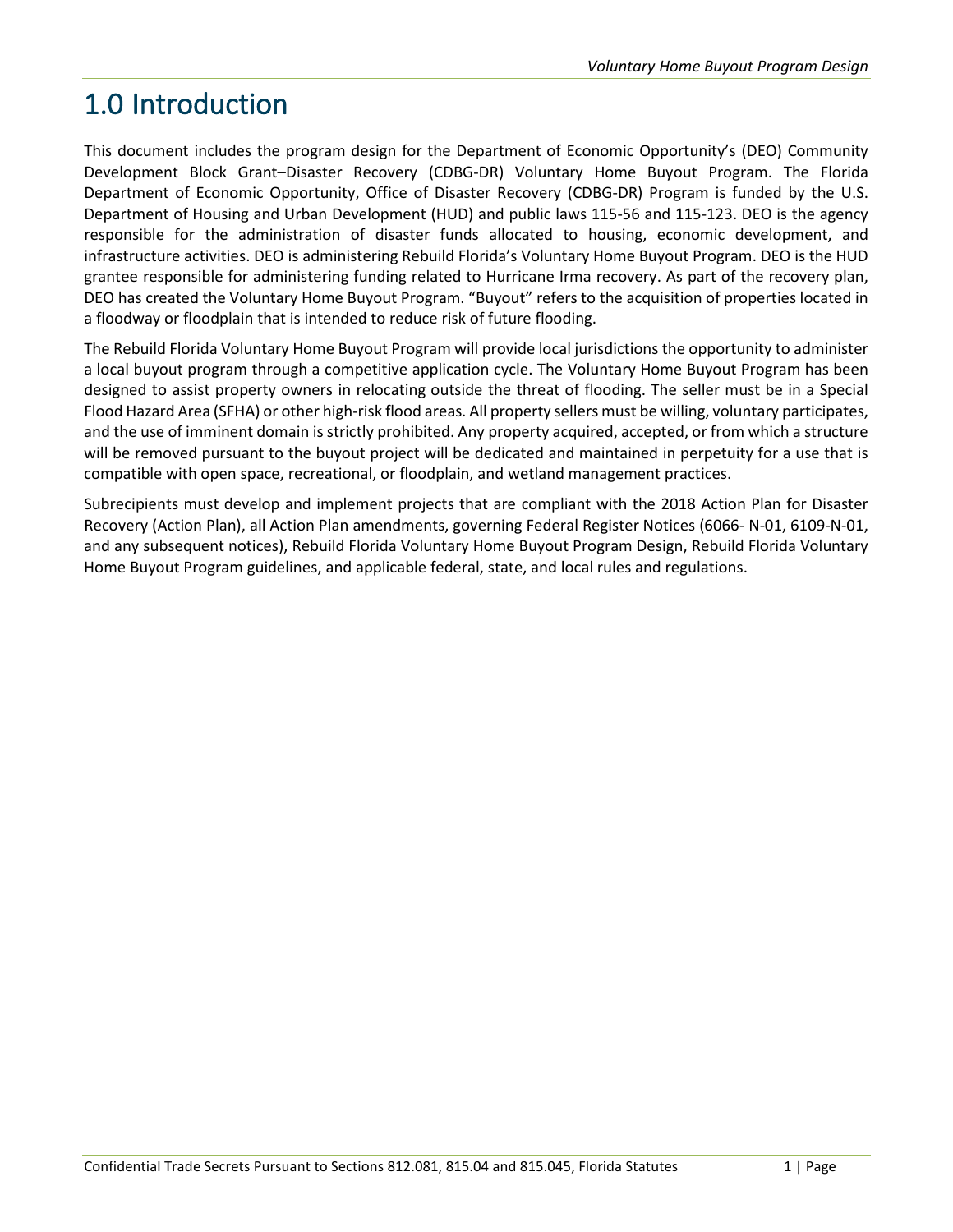## <span id="page-6-0"></span>2.0 Voluntary Home Buyout

Hurricane Irma made landfall on September 10, 2017, bringing storm surge to coastal areas. Some counties saw storm surges of more than 15 feet. Due to the freshwater overflows, flooding to low lying properties continued to flood for days after Hurricane Irma landed. This caused major flooding destruction from the middle of the Florida Keys through the center of the State.

The goal of the Voluntary Home Buyout Program is to successfully revitalize the affected areas by reducing the risk of future flooding by converting the property to open space, recreational, or floodplain and wetlands uses while maintaining the tax base. To help maintain the tax base, this program will assist low- to moderate-income households that were impacted by Hurricane Irma by offering Housing Replacement Awards to sellers that owned and occupied the property at the time of the disaster.

All counties and municipalities with those counties that received a declaration of both Federal Emergency Management Agency, Disaster Assistance, Individual Assistance (FEMA IA), and Public Assistance (PA) after Hurricane Irma are eligible to apply for assistance for non-commercial properties, which include owner-occupied structures and residential properties and vacant lots. The local governments will have two potential funding options in this program. The first option would be to leverage CDBG-DR funding as a match for projects that are also eligible for the Hazard Mitigation Grant Program (HMGP). The second option would be to apply directly to Rebuild Florida as a subrecipient to the Voluntary Home Buyout Program, which focuses on low- and moderateincome households that did not have flood insurance at the time of Hurricane Irma.

A total of \$75,000,000 has been allocated for the Voluntary Home Buyout activities, with a maximum award not to exceed \$5,000,000 except for Monroe County which has \$10,000,000, Fifty percent of the entire CDBG-DR grant award shall be used to benefit low- and moderate-income persons, while ensuring that properties acquired through the buyouts will be used in a way that benefits all the residents in an area where at least 51% of the residents are low- and moderate-income persons. This is necessary to reach the National Objective.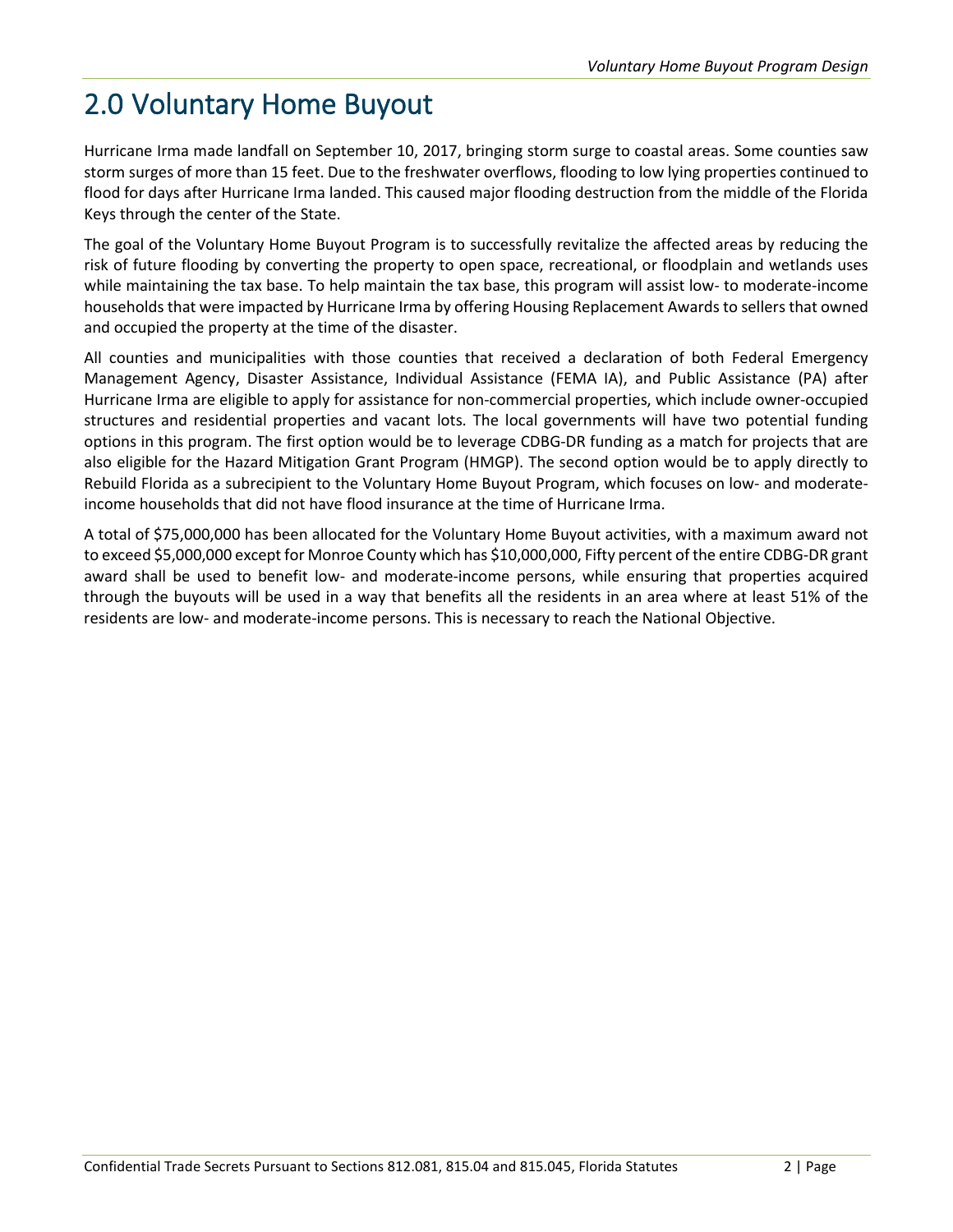## <span id="page-7-0"></span>3.0 Objective

This Home Buyout Program identifies and targets the most impacted areas with unmet needs through the local governments that include all counties, cities, and municipalities that were affected by Hurricane Irma. These local governments will apply for assistance as a subrecipient of the Voluntary Home Buyout Program. For subrecipients to meet the National Objective they must provide a clear plan for both the buyout area and the end use of the area that meets the community needs of public space and assist with the resettlement of the homeowners that apply by offering Housing Replacement Assistance.

### <span id="page-7-1"></span>3.1 Purpose

The Voluntary Home Buyout Program will meet the Low- to Moderate-Income (LMI) Area Benefit, and the Lowto Moderate-Income Housing (LMH) National Objective. To meet the LMI Area Benefit, the properties acquired through buyouts will be used in a way that benefits all the residents in an area where at least 51 percent of the residents are low- and moderate-income persons. To meet the National Objective of LMH, the households to be assisted must be LMI and occupy the replacement housing.

Occupying replacement housing means that CDBG-DR funds will be provided for an eligible activity that benefits the LMH by supporting their move from high risk areas.

### <span id="page-7-2"></span>3.2 Meeting the National Objective

When undertaking buyout activities and to demonstrate that a buyout meets the LMH National Objective, and according to the State CDBG regulations at 24 CFR 570.483(b)(3), entitlement CDBG regulations at 24 CFR 570.208 apply the LMH National Objective to eligible activity carried out for the purpose of providing or improving permanent residential structures that, upon completion, will be occupied by low- and moderate- income households. Therefore, a buyout program that merely pays homeowners to leave their existing homes does not result in a low- and moderate- income household occupying a residential structure and, thus, cannot meet the requirements of the LMH National Objective.

If the subrecipient chooses to buyout low- and moderate-income households, the buyout can be structured in one of the following ways to meet the National Objective:

- The subrecipient must combine the acquisitions of the properties with another direct benefit, such as the housing replacement assistance and allowance program that Rebuild Florida has established as an incentive for the Voluntary Home Buyout Program, or
- The subrecipient must meet the low- and moderate-income area benefit criteria, provided that the subrecipient can document that the properties acquired through the buyouts will be used in a way that benefits all the residents in an area where at least 51 percent of the residents are low- and moderateincome persons. When using this approach, the subrecipient must define the service area based on the end use of the buyout properties.

### <span id="page-7-3"></span>3.3 Outreach Period

Each subrecipient is required to execute an Outreach Plan based on a Needs Assessment. Prior to kicking off the application period, all subrecipients must hold at least two public meetings that afford the public a reasonable opportunity to participate. Public meetings should detail specific data about the proposed projects. Subrecipients are encouraged to reach out to homeowners through the press, social media, and website announcements to affected areas, etc. Rebuild Florida will monitor subrecipient outreach activities to verify that affirmative marketing practices have been employed. The outreach process will help the subrecipient gather information to support program design options that best fit community needs. The data each outreach meeting should address includes but is not limited to: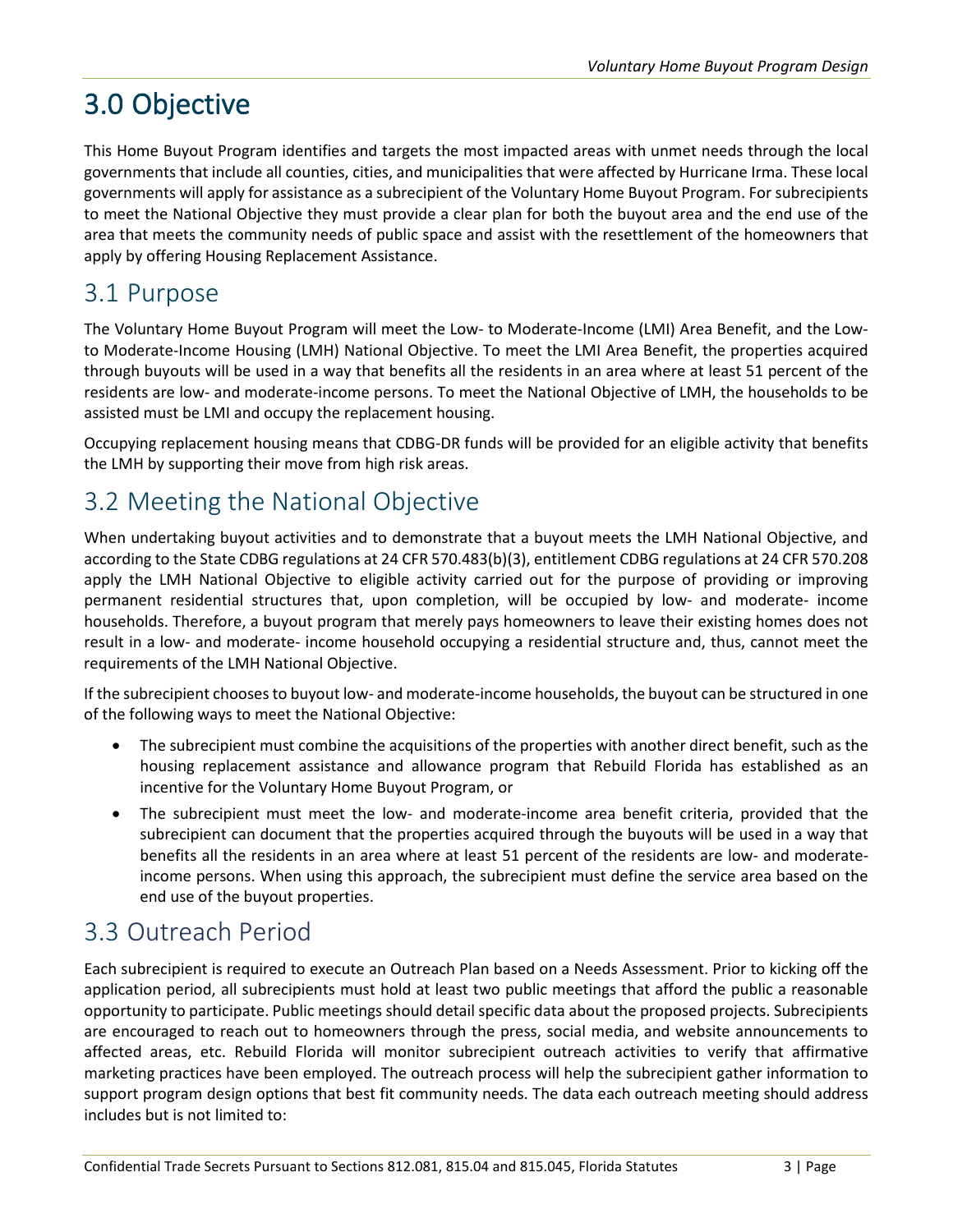- Historical flood data that will include maps demonstrating the extent and degree of disaster damage over time;
- Explain the costs and the future costs that occur with disasters pertaining to wind, flood, and storm surges;
- Demonstrate the future cost of flood insurance coverage;
- Address needs and concerns of residential owners, non-residential owners, and tenants;
- Present the benefits of the buyout and the advantages of resettlement in target areas; and
- Provide information to the homeowners of what will be required to complete theapplication process.

#### <span id="page-8-0"></span>3.4 Timeline

DEO's Program Management Office is responsible for the development and maintenance of all Hurricane Irma Housing Activities Work Breakdown Schedules (WBS), including the Voluntary Home Buyout Program. IEM will support the Program Management Office and the Rebuild Florida Voluntary Home Buyout in the creation of the programmatic WBS by providing insight into the critical steps necessary from program launch, delivery, and closeout. Partner agencies or subrecipients will be responsible for developing a project implementation timeline as part of the application process.

Currently, the overall programmatic timeline for activities for the Voluntary Home Buyout is as follows:

- February 1, 2019–April 1, 2019: Develop Program Policy and Design.
- April 2, 2019–May 31, 2019: Develop and Finalize the Subrecipient Agreement, the Scoring Criteria, and the Award Letter.
- May 1, 2019– July 31, 2019: Develop the Request for Application.
- August 1, 2019–October 1, 2019: Subrecipient Application Intake Period.
- October 2, 2019–October 31, 2019: Scoring and Awarding of the Subrecipient Application.
- November 1, 2019–December 31, 2019: Execution of the Subrecipient Agreements.
- January 1, 2020– Janaury1, 2021: Buyout Process Occurs.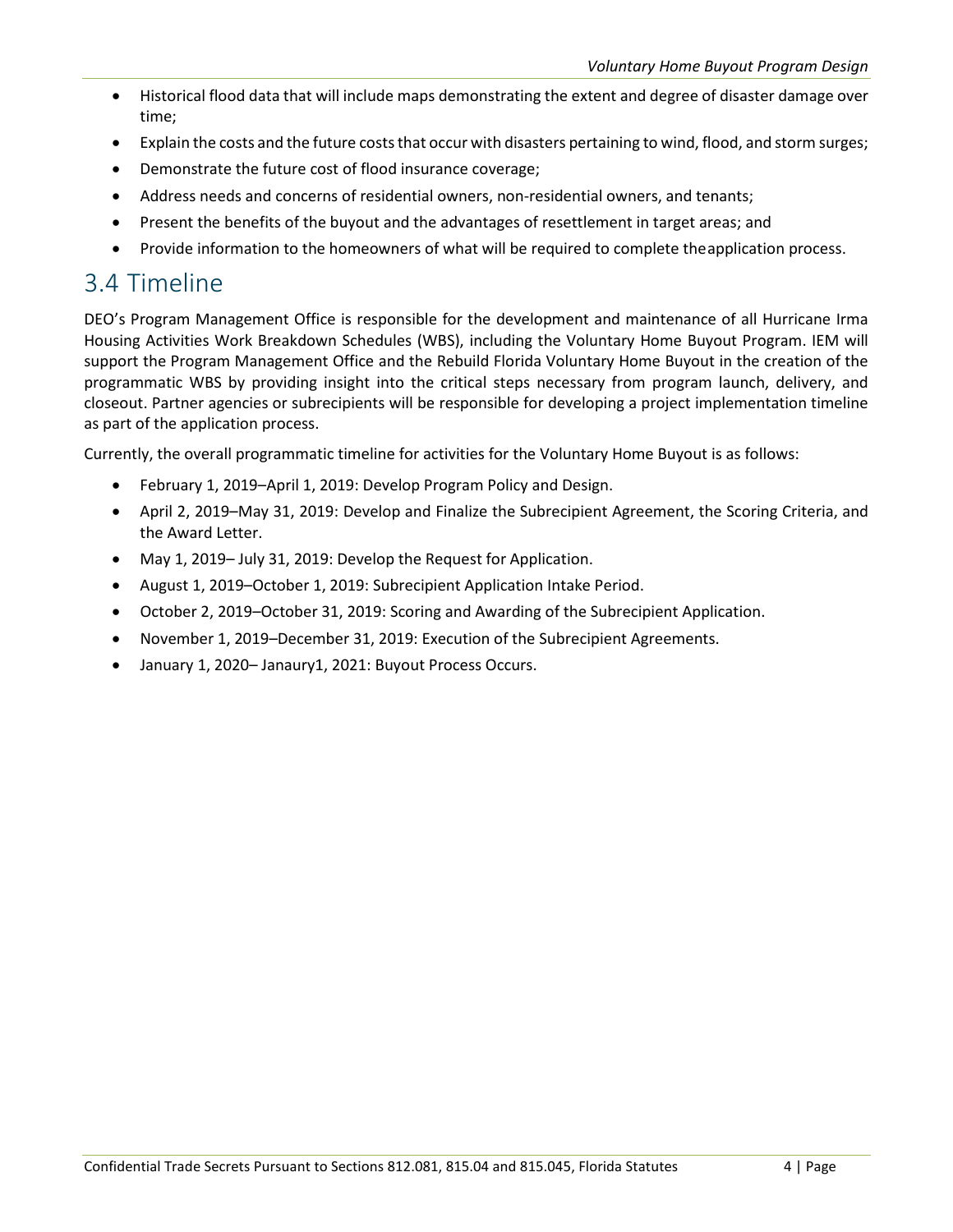## <span id="page-9-0"></span>4.0 PART 1--Voluntary Home Buyout Design

### <span id="page-9-1"></span>4.1 Subrecipient Application

The Request for Applications for the Voluntary Home Buyout Program will open on August 1, 2019 and will be open for a minimum 60-day intake period. There may only be one application per responding agency or entity. Any extension of the application intake period beyond 60 days will be announced using the Rebuild Florida website at www.rebuildflorida.gov.

An organization may apply for subrecipient funding to implement the Voluntary Home Buyout Program by responding to the Request for Application announced online at [www.RebuildFlorida.gov. A](http://www.rebuildflorida.gov/)pplications must be printed, completed and returned to:

- DEO Office of Disaster Recovery 107 E. Madison Street, Caldwell Building, MSC 160
- Or electronically via [cdbg-dr@deo.myflorida.com](mailto:cdbg-dr@deo.myflorida.com)

The application cycle is scheduled to begin by August 1, 2019 and extend through October 1, 2019. The subrecipient will have 60 days to complete the application. All applications must be accompanied by the following documents:

- A completed and signed Application for Federal Assistance SF-424, OMB Number: 4040-004, expiration date: 10/31/2019; SF424-2-1-V2.1;
- Voluntary Acknowledgment Form signed by all property owners that are participating in the program;
- An Annual Financial Statement, to provide the most recent financial statement prepared in accordance with 2 CFR 200.510 and include a schedule of expenditures and schedule of findings and questioned costs;
- Names and contact information for staff that will provide local oversight of the application, the potential contract, and applicable requirements; and
- Local procurement policies and procedures, along with other required documentation if applicable.

In addition to the required documents that will need to be provided, the subrecipient applicant shall be ready and willing to provide the following information:

- The Citizen Participation Plan: List all the opportunities where citizens were provided to participate in the determination of these needs (public hearing, community meeting, survey, etc.).
- Community Needs Assessment: List the cause of the damage, current condition of the activity, and detailed description of the project that coincides with specific flood and storm-related conditions that caused direct damage (date and duration), and the impacts on the community that resulted from the disaster-related damages, a break-out of areas identified as FEMA High Risk areas to include floodways.
- List material submitted as documentation of the Hurricane Irma-related condition.
- Describe how the proposed activities will address damage affected by Hurricane Irma.
- Provide an analysis of income categories of the households in the low- moderate-income (LMI) area affected by the disaster, as evidence by FEMA Claims or other DEO approved data, broken out by:
	- o 0%–30% AMI, very low income.
	- o 31%–50% AMI, low income.
	- o 51%–80% AMI, moderate income.
- Provide comprehensive budget information to include the FMV and additional eligible cost. See Appendix A for an example table of this information.
- Provide a project schedule that should not exceed 24 months following the execution of the contract between the subrecipient and DEO. See Appendix B for an example of this schedule.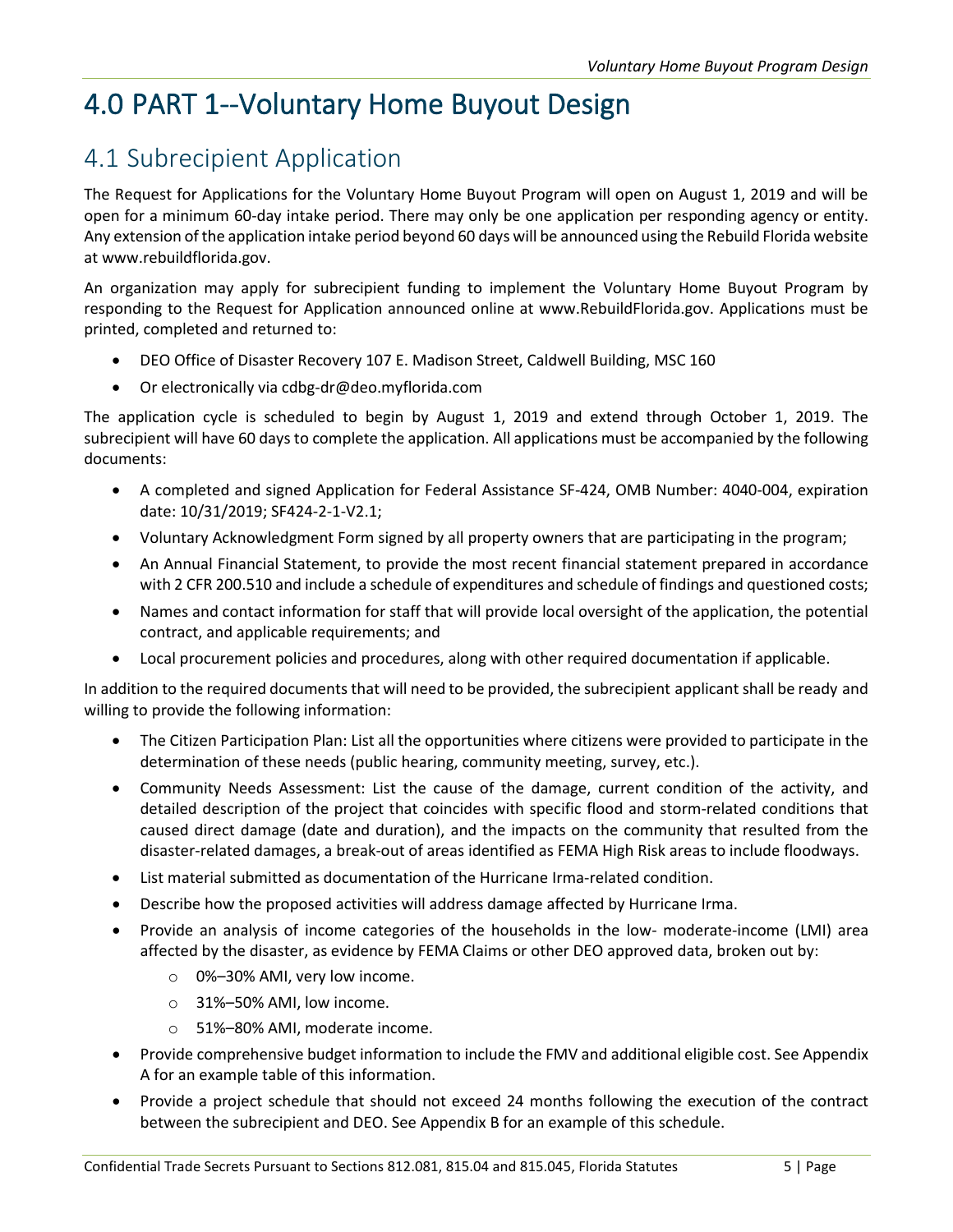• If funds are being leveraged in a matched program for the HMGP, provide the funding amount and a description of its use.

Be prepared to answer the following questions:

- Will assistance require relocation activity requiring compliance with the Uniform Relocation Assistance Act (URA)?
- What is the end use of the property?
- How many households occupy persons 62 years of age or older, and/under age 18?
- How many households occupy persons that are disabled, handicap, or have special needs?
- Are there any female head of households, or a disabled head of households?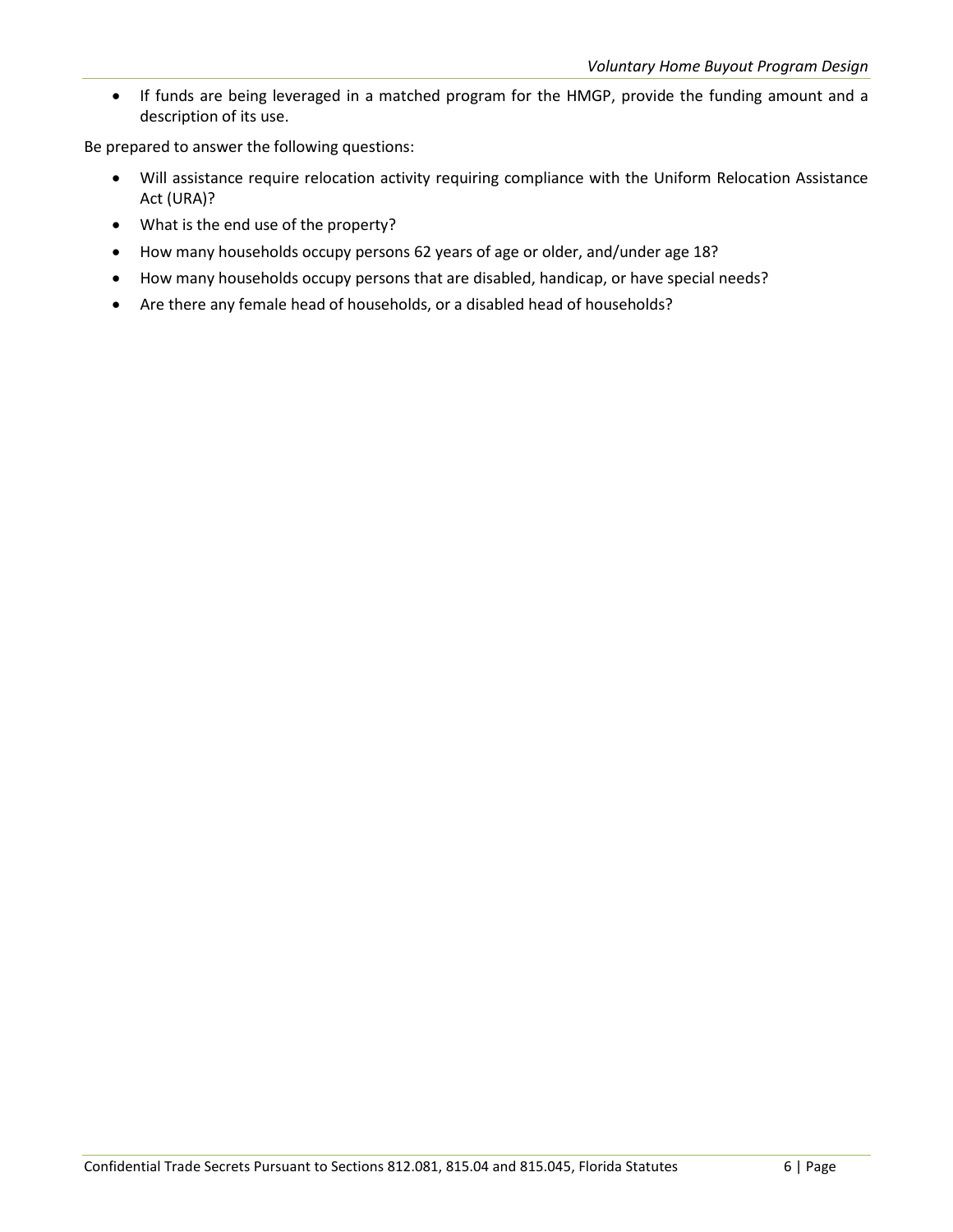## <span id="page-11-0"></span>5.0 Scoring of Subrecipient Applications and Award Calculation Methodology

### <span id="page-11-1"></span>5.1 Scoring Criteria

DEO will rate all applications submitted by the subrecipient by a process using a scoring method. Each subrecipient can score a maximum of 55 points per household plus an additional 15 bonus points for early submission of the application and application completion. The scoring method will be asfollows:

- 1. Benefit to low- and moderate-income households–maximum of 20 points combined:
	- A. Low- and moderate-income household: 5 points.
	- B. Low- and moderate-income household that occupies anyone 62 or older: 5 points.
	- C. Low- and moderate-income household that occupies anyone under 18: 5 points.
	- D. Low- and moderate-income household that includes anyone that is disabled, handicapped, or has special needs: 5 points.

See Appendix C for information referencing the most current Household Area Median Income.

- 1. Low- and moderate-income households that did not have flood insurance at the time of the disaster: 10 points.
- 2. Matching Contributions–maximum of 25 points combined:
	- A. Efforts leverage funding with HMGP: A maximum of 10 points will be awarded based on the applicant's efforts to secure funding with HMGP as part of the match program offered as option one of the Voluntary Home Buyout Program.
	- B. Matching: A maximum of 15 points will be awarded based on the ratio of the amount of eligible matching funds to the amount of CDBG funds request: 1.1 or more, 15 points; 0.75–1, 10 points; 0.50–1, 7 points; 0.25–1, 5 points; less than 0.25, 0 points.
- 3. Application submitted 10 days prior to the deadline: 10 points–application must be completed in its entirety. An incomplete application will not receive these 10 points.
- *4.* Application Completeness: A maximum of 5 points–applications will receive up to 5 bonus points based on completeness. Applications that have not been signed will not be considered*.*

### <span id="page-11-2"></span>5.2 Methodology

#### <span id="page-11-3"></span>5.2.1 Award Determination

Subrecipients will use the Pre-Event Fair Housing methodology for all participants that owned the property at the time of Hurricane Irma. Participants of the eligible properties at the time of Hurricane Irma will receive an offer to purchase the property minus any Duplication of Benefits (DOB).

Participants that purchased eligible property after Hurricane Irma will receive an offer limited to the price of which the owner paid for the property, not to exceed the pre-event Fair Market Value (FMV). If repairs have been made to the property, eligible repair receipts are to be added to the post-disaster price of the acquisition.

The deduction of DOBs will be taken from the purchase offer if the offer is determined by a pre-event FMV prior to Hurricane Irma. When the purchase price of the property exceeds the current FMV, this is considered assistance to the seller, thus making the seller a beneficiary of the CDBG-DR assistance. However, owners that purchase the property post Hurricane Irma that receive a purchase price equal to or less than the current FMV will not be considered a beneficiary of the CDBG-DR assistance, and therefore, no DOBs are required to be deducted.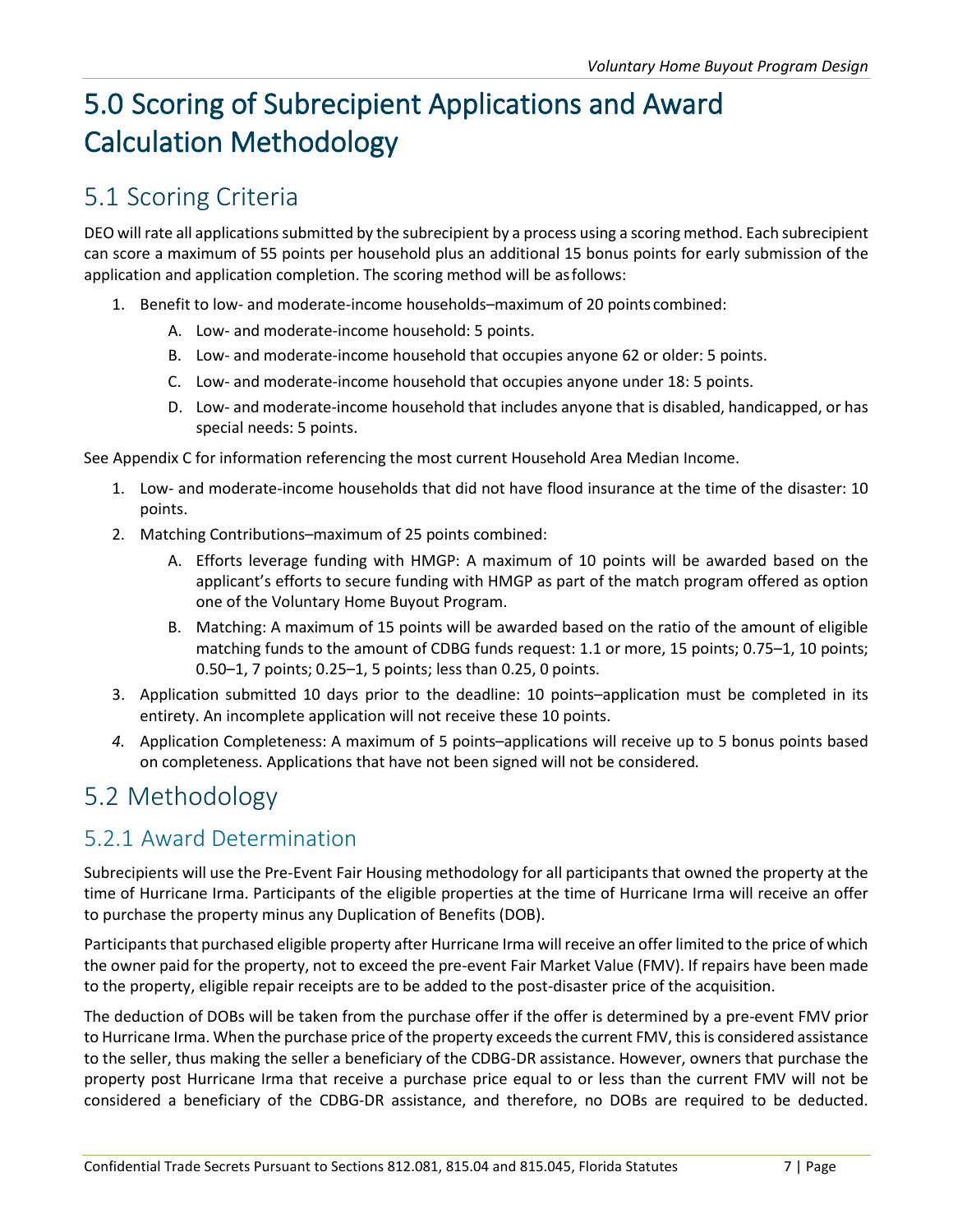Regardless of the purchase price, all buyout activities are a type of acquisition of real property as permitted by 42 U.S.C 5305(a)(1).

#### <span id="page-12-0"></span>5.2.2 Award Methodology

The following methods will be used for calculating DOBs:

- 1. HMGP: FEMA acquires flood damaged properties at fair market value (FMV). HMGP are designed to receive Federal Cost Share of 75% with a Non-Federal Cost Share of 25%, or a Federal Cost Share of 90% with a Non-Federal Cost Share of 10% by FEMA. The Voluntary Home Buyout Program will match the Non-Federal Cost Share of the HMGP. DOB methodology used by HMGP is similar to the CDBG-DR methodology except HMGP award calculation methods do not consider replacement housing to be a DOB.
- 2. Rebuild Florida's Voluntary Home Buyout Program: This program will limit the award based on predisaster fair market value for all sellers that own the property at the time of Hurricane Irma; therefore, making the applicant a beneficiary of the program. All DOBs will be taken from the purchase amount offered to the seller.
- 3. Housing Replacement Assistance: This program will award up to \$25,000 in addition to the FMV of the buyout for income-qualified buyout applicants with a household income that is 80% or less than the AMI.
- 4. Housing Replacement Allowance: This program will award up to \$10,000 in addition to the FMV of the buyout for applicates with a household income that is greater than 80% of the AMI.

Both housing replacement awards are subject to the Robert T. Stafford Act, requiring that these funds be considered duplication of benefits. This funding may only be used to purchase a home with the same taxing jurisdiction. Additionally, applicants that receive this assistance must relocate outsidethe floodplain to a lower risk area. Subrecipients must maintain documentation describing how the amount of assistance was determined to be necessary and reasonable. See Appendix D for examples of DOB calculation methods.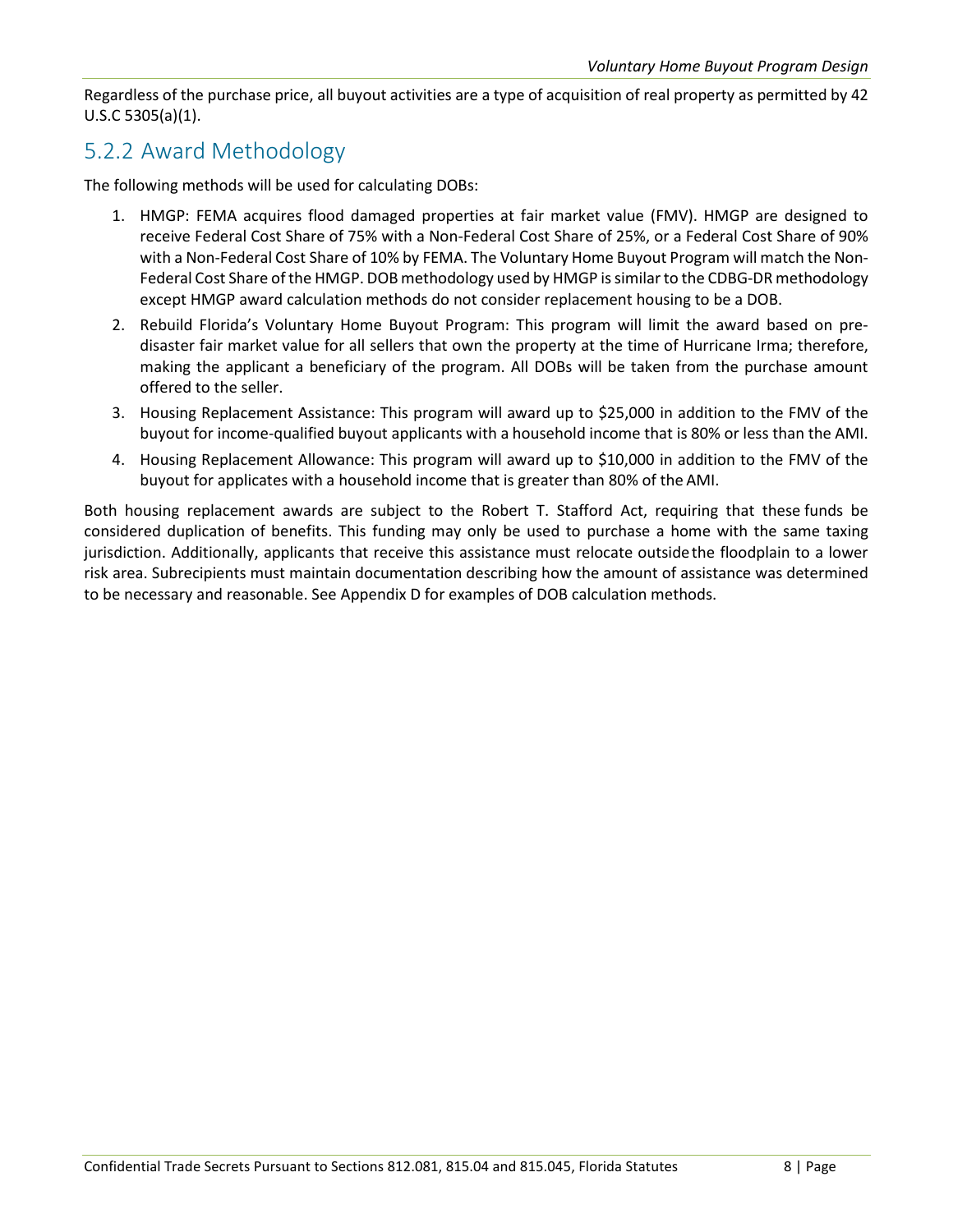### <span id="page-13-0"></span>6.0 Subrecipient Responsibilities

### <span id="page-13-1"></span>6.1 Responsibilities

Awarded subrecipients must accept the following responsibilities:

- Enter into a subrecipient agreement with DEO.
- Comply with all terms and conditions of the subrecipient agreement, Voluntary Home Buyout Program guidelines, Action Plan, Action Plan Amendments, and federal, State and local laws.
- Meet performance benchmarks established in the subrecipient agreement.
- Meet or exceed federal underwriting standards. Subrecipients must establish underwriting criteria that, at a minimum, complies with CDBG-DR underwriting criteria found at 24 CFR 570.209. Project costs must be demonstrated to be reasonable. All other sources of financing must be committed or otherwise unavailable to the applicant. Project costs must be need-based, and documentation must be sufficient to prove that CDBG-DR funds will not supplant non-federal financial funding or support.
- Design and implement a public outreach campaign to target homeowners that may have been impacted by Hurricane Irma.
- Design a Voluntary Home Buyout grant application and application process.
- Develop policies and procedures that, at a minimum, include information about the application process, application requirements, underwriting criteria, compliance requirements, and reporting methodology.
- Develop policies and procedures to detect and prevent fraud, waste and abuse that describe how the subrecipient will verify the accuracy of applicant information, monitoring policy indicating how and why monitoring is conducted, the frequency of monitoring, and which items will be monitored, and procedure for referring instances of fraud, waste and abuse to the HUD OIG Fraud Hotline at: 1-800-347-3735 or [hotline@hudoig.gov.](mailto:hotline@hudoig.gov)
- Develop policies and procedures for the requirements under 2 CFR 200 Uniform Administrative Requirements, Cost Principles, and Audit Requirements for Federal Awards, as applicable.
- Develop and implement a complaint procedure and ensure all complaints are resolved within 15 working days of receipt.
- Develop and implement an appeals procedure.
- Develop and implement subrogation policies and procedures and enter into a subrogation agreement with each funded applicant.
- Develop and implement policies and procedures for any person who may qualify for assistance under the Uniform Relocation Assistance and Real Property policies Act of 1970 (URA), as amended (49 CFR 24), and 104(d) of the Housing and Community Development Act of 1974, as amended (24 CFR 42).
- Conduct environmental reviews or causing such review to occur through contracted providers of environmental services, which includes damaged properties that are to be acquired by the local government as well as properties obtained by the seller through the housing replacement assistance.
- Update policies and procedures timely and upon DEO request.
- Include the following statement on all program materials and applications:
- "Warning: Any person who knowingly makes a false claim or statement to HUD may be subject to civil or criminal penalties under 18 U.S.C. 287, 1001 and 31 U.S.C. 3729."
- Comply with the requirement that subrecipients will not carry out any of the activities under their agreement with DEO in a manner that results in a prohibited Duplication of Benefits (DOBs) as defined by Section 312 of the Robert T. Stafford Disaster Relief and Emergency Assistance Act of 1974 (42 U.S.C. 5155 et seq.) and as described in Appropriations Acts.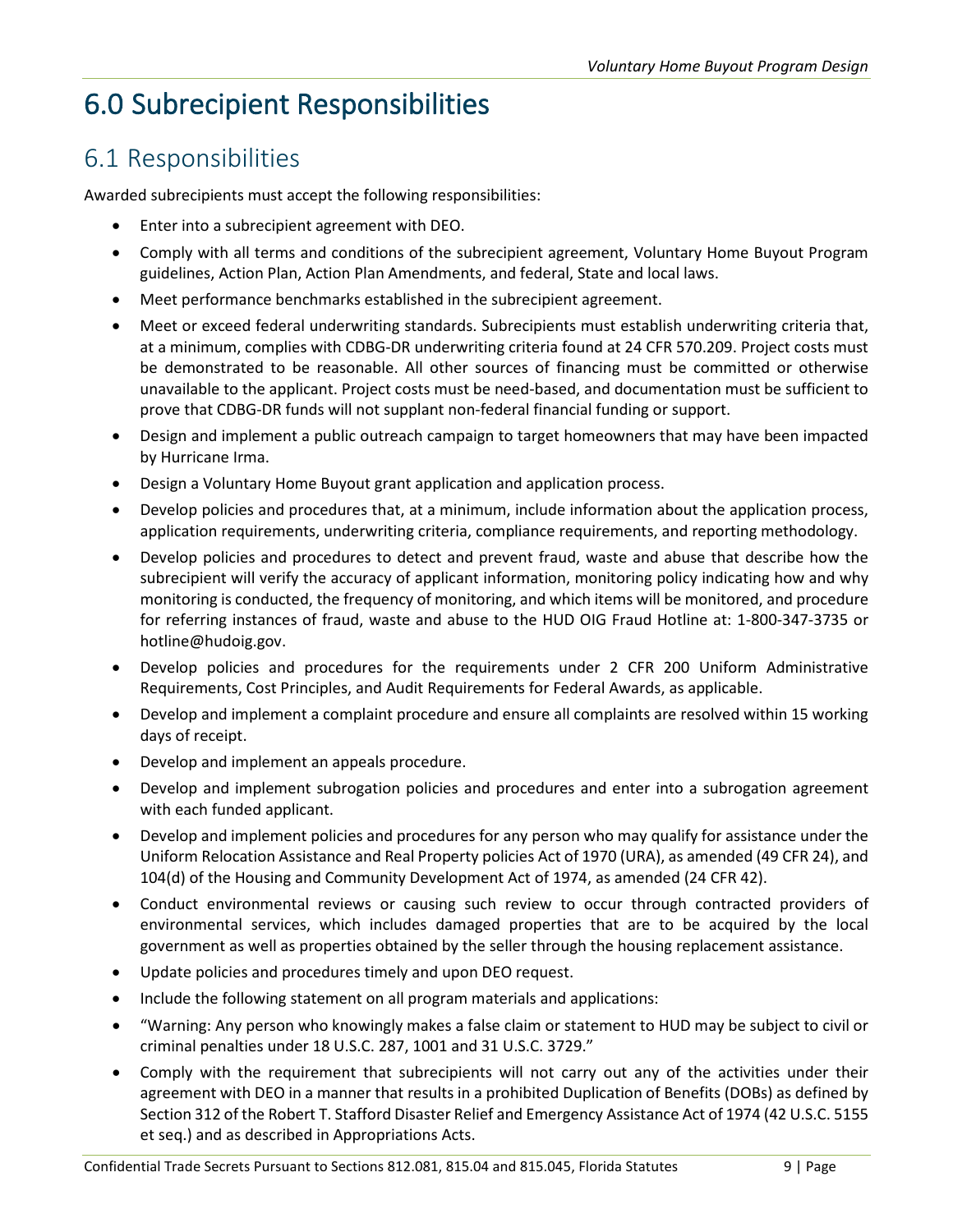- Comply with the Davis-Bacon Act (40 U.S.C.A. §§ 276a to 276a-5) a purpose to preserve local wage standards and promote local employment.
- All projects seeking assistance under the current CDBG-DR funds for Hurricane Irma, and any future funds allocated for Hurricane Irma, provided by DEO, will require an Environmental Clearance from DEO prior to the subrecipient being able to commit CDBG-DR funds.
- Evaluate each grant applicant for the potential for DOBs and decline any grant amount that would constitute such a duplication.
- Provide a detailed budget and measure actual cost versus projected cost on a monthly basis.
- Provide a detailed timeline for implementation consistent with the milestones outlined inthis guidebook and report actual progress against the projected progress on a monthly basis.
- Provide a monthly report to DEO that outlines the progress made to date, the projectedactivities to be completed in the upcoming month, and any risks or issues identified for the delivery of the project. The report must include metrics that demonstrate the implementation costs to date with projected spending.
- Provide a monthly report to DEO that details the grant funding approved versusfunding disbursed.
- Monitor grantee compliance with the terms and conditions of the grant agreement.
- Document all activities.
- Maintain organized files and make them accessible to DEO or its representatives upon request.

### <span id="page-14-0"></span>6.2 Conflict of Interest

State officials and employees, DEO employees, DEO subrecipients and consultants who exercise functions with respect to CDBG-DR activities or who are in a position to participate in a decision making process or gain inside information with regard to such activities, are prohibited from receiving any benefit from the activity either for themselves or for those with whom they have family or business ties, during their tenure.

For purposes of this section, "family" is defined to include: parents, including mother-in-law and father-in- law; grandparents; siblings, including sister-in-law and brother-in-law; and children of an official covered under the CDBG- DR conflict of interest regulations at 24 CFR Sec. 570.489(h).

An exception to the conflict of interest provision may be granted should it be determined that the subrecipient has adequately and publicly addressed all concerns generated by the potential conflict of interest, and that an exception would serve to further the purposes of Title I of the Housing and Community Development Act of 1974 and the effective and efficient administration of the program. No party will enter into a conflict of interest until a request for an exception has been granted by DEO.

### <span id="page-14-1"></span>6.3 Files, Records, and Reports

Subrecipients will maintain accurate files and records on each grant provided under the Rebuild Florida Voluntary Home Buyout Program and will retain all pertinent documentation for the grant between DEO and the subrecipient. Compliance will be maintained in accordance with the reporting requirements as outlined in the DEO policies and procedures. This includes all information and reports as required under the DEO contract with HUD and demographic data and other information on awardees.

All official records on programs and individual activities must be maintained for a five-year period beyond the date of grant closeout. Subrecipients must maintain electronic files for each applicant funded through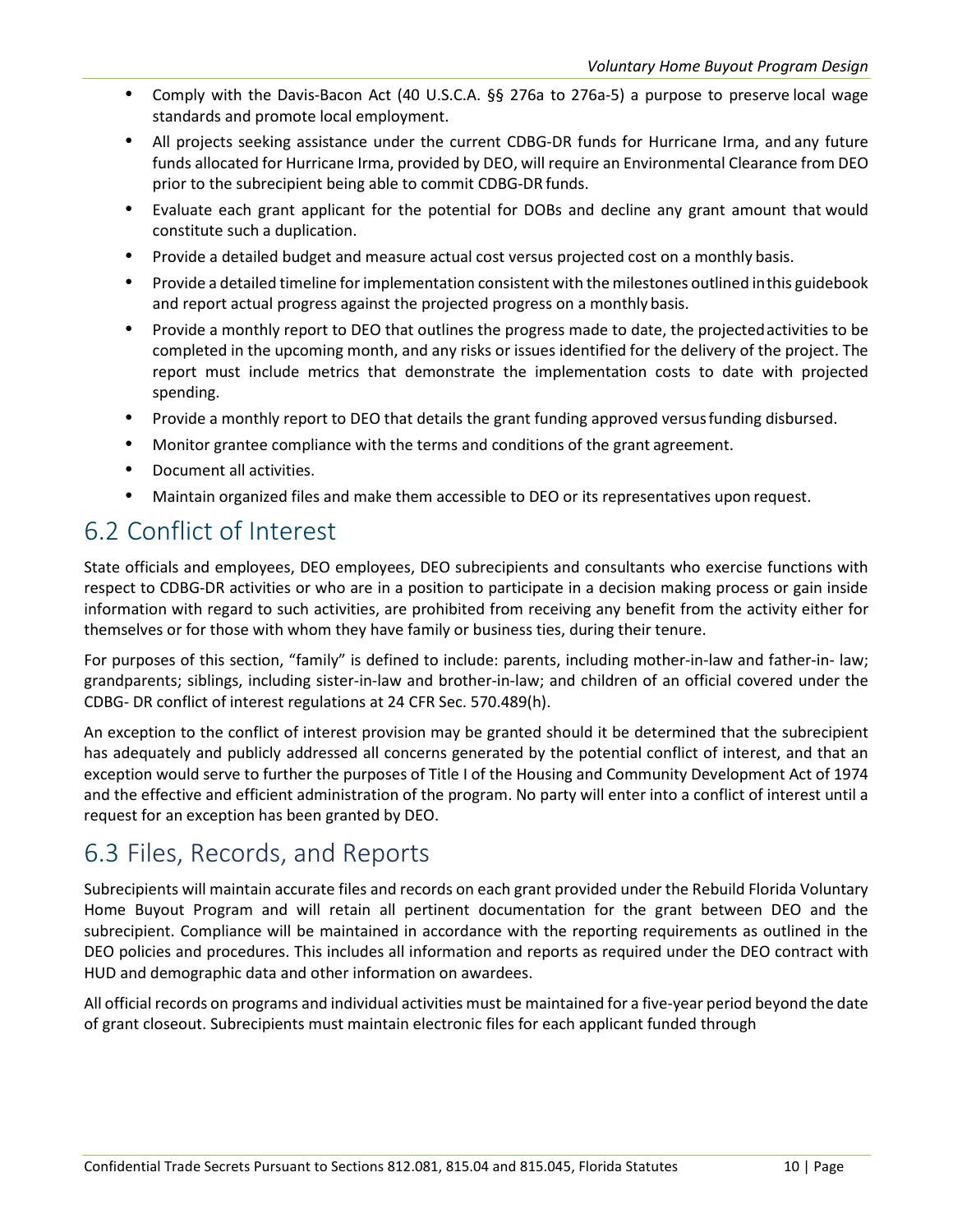the Voluntary Home Buyout Program. DEO will monitor subrecipient file management practices. Each file must contain at a minimum the following information:

- Verification of program eligibility.
- Determination that the National Objective has been met (can be LMI or Urgent Need in some cases and should be noted in each file).
- Determination and justification that activities relate to the impact of Hurricane Irma.
- Proof that funds do not supplant other funding sources.
- Invoicing/proof of expense related items is eligible under CDBG-DR.
- Award calculation and supporting documentation.
- Duplication of benefits assessments and calculations.
- Grant recapture documents.
- Environmental clearance.
- Grant agreement documents.
- Monitoring QA/QC.
- Appeals, if applicable.
- Correspondence, notes.
- Supporting documentation and forms.

#### <span id="page-15-0"></span>6.4 Procurement Requirements

Subrecipients must abide by the Procurement process mandated by federal and state government codes as they are applicable to the program. The procurement process includes the decision to purchase as well as the process to complete the purchase. The federal government has established a set of procurement rules in 2 CFR Part 200.317-326 that apply to CDBG-funded projects. These rules are in place to ensure that federal dollars are spent fairly and encourage open competition for the best level of service and price. If a conflict between federal and local procurement regulations should occur, the more stringent regulation will be followed. These same procurement requirements apply to all DEO subrecipients. DEO will monitor subrecipient procurement policies and procedures.

#### <span id="page-15-1"></span>6.5 Civil Rights

Recipients of CDBG-DR funds must comply with federal and State civil rights, fair housing, equal opportunity, and equal employment opportunity regulations and requirements. These laws are designed to ensure that members of protected groups are treated fairly by avoiding discrimination, providing equal opportunity and taking affirmative action to correct past discrimination based on race, color, religion, gender, national origin, age, sex/gender, disability, and/or family status.

All subrecipients must comply with Civil Rights requirements. DEO will monitor subrecipient activities for compliance. Civil rights laws applicable to Florida CDBG-DR programs are set forth in the following statutes and Executive Orders:

- **Title VI of the Civil Rights Act of 1964**: This act states that no person shall be excluded from participation, denied program benefits, or subjected to discrimination on the basis of race,color, or national origin.
- **Title VIII of the Civil Rights Acts of 1968, as amended (Fair Housing Act)**: This actprohibits discrimination in housing on the basis of race, color, religion, sex, or national origin. It also requires HUD to administer its programs in a manner that affirmatively promotes fair housing.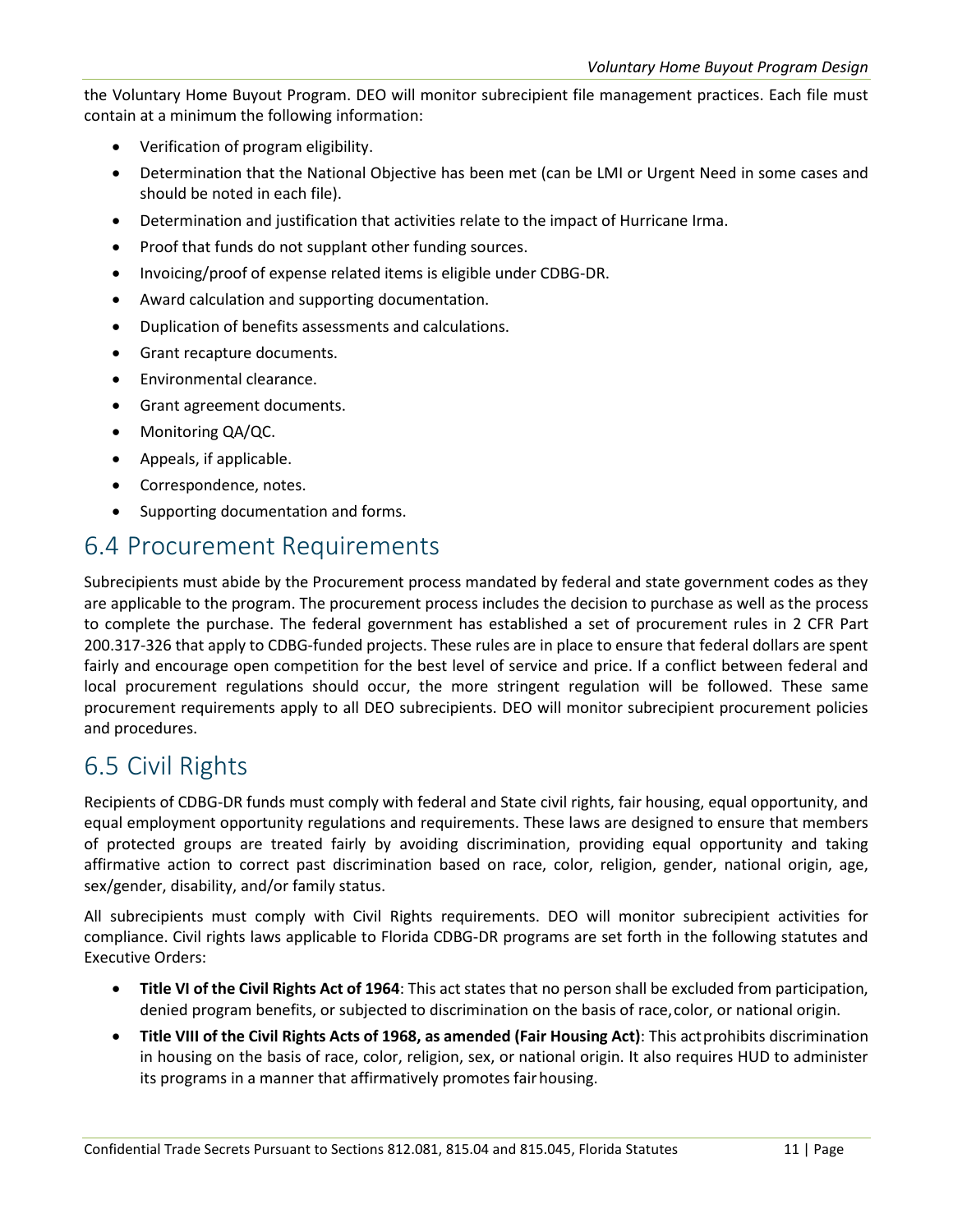- **Section 504 of the Rehabilitation Act of 1973, as amended**: This act states that no otherwise qualified individual shall, solely by reason of his or her handicap, be excluded from participation (including employment), denied program benefits, or subjected to discrimination.
- **Section 109 of the Housing and Urban Development Act of 1974, as amended**: This act states that, under any program or activity funded in whole or in part under Title I or Title II ofthe act (regardless of a contract's dollar value), no person shall be excluded from participation (including employment), denied program benefits or subjected to discrimination on the basis of race, color, national origin, or sex.
- **The Age Discrimination Act of 1975, as amended**: This act states that no person shall be excluded from participation, denied program benefits, or subjected to discrimination on thebasis of age.
- **Executive Order 11063**: This act states that no person shall, on the basis of race, color,religion, sex or national origin, be discriminated against in housing (and related facilities) provided with federal assistance, or lending practices with respect to residential practices when such practices are connected with loans insured or guaranteed by the federal government.
- **Executive Order 11246, as amended**: This act states that no person shall be discriminated against, on the basis of race, color, religion, sex or national origin in any phase ofemployment during the performance of federal or federally assisted construction contracts in the excessof
- $\bullet$  \$10,000.
- **Equal Access to HUD-assisted or Insured Housing–24 CFR 5.105 (a)(2)(i) and (ii**): This regulation requires equal access to housing in HUD programs, regardless of sexualorientation, gender identity, or marital status.
- **Chapter 760, Florida Statutes**: Includes the Florida Civil Rights Act and Fair Housing Act.

### <span id="page-16-0"></span>6.6 Equal Employment Opportunity

Equal Employment Opportunity is a family of laws that prohibit discrimination of various kinds against protected classes of people. The laws include the following:

- Title VII of the Civil Rights Act of 1964.
- The Pregnancy Discrimination Act.
- The Equal Pay Act of 1963.
- The Age Discrimination in Employment Act of 1967.
- Title I of the Americans with Disabilities Act.
- Sections 102 and 103 of the Civil Rights Act of 1991.
- Sections 501 and 505 of the Rehabilitation Act of 1973.
- The Genetic Information Nondiscrimination Act of 2008.

Subrecipients should strive to set a high community standard for providing equal employment opportunities. Subrecipients must maintain records documenting compliance with equal opportunity and civil rights requirements. DEO will monitor subrecipient activities for compliance.

### <span id="page-16-1"></span>6.7 Section 3

Section 3 is part of the Housing and Urban Development Act of 1968, as amended. It states that, to the greatest extent feasible, employment and other economic opportunities should be directed to low- and very low-income persons and business concerns that provide economic opportunities to low- and very low-income persons. Local governments, especially entitlement counties, may already maintain lists of Section 3 vendors.

Compliance with Section 3 may be demonstrated by the following: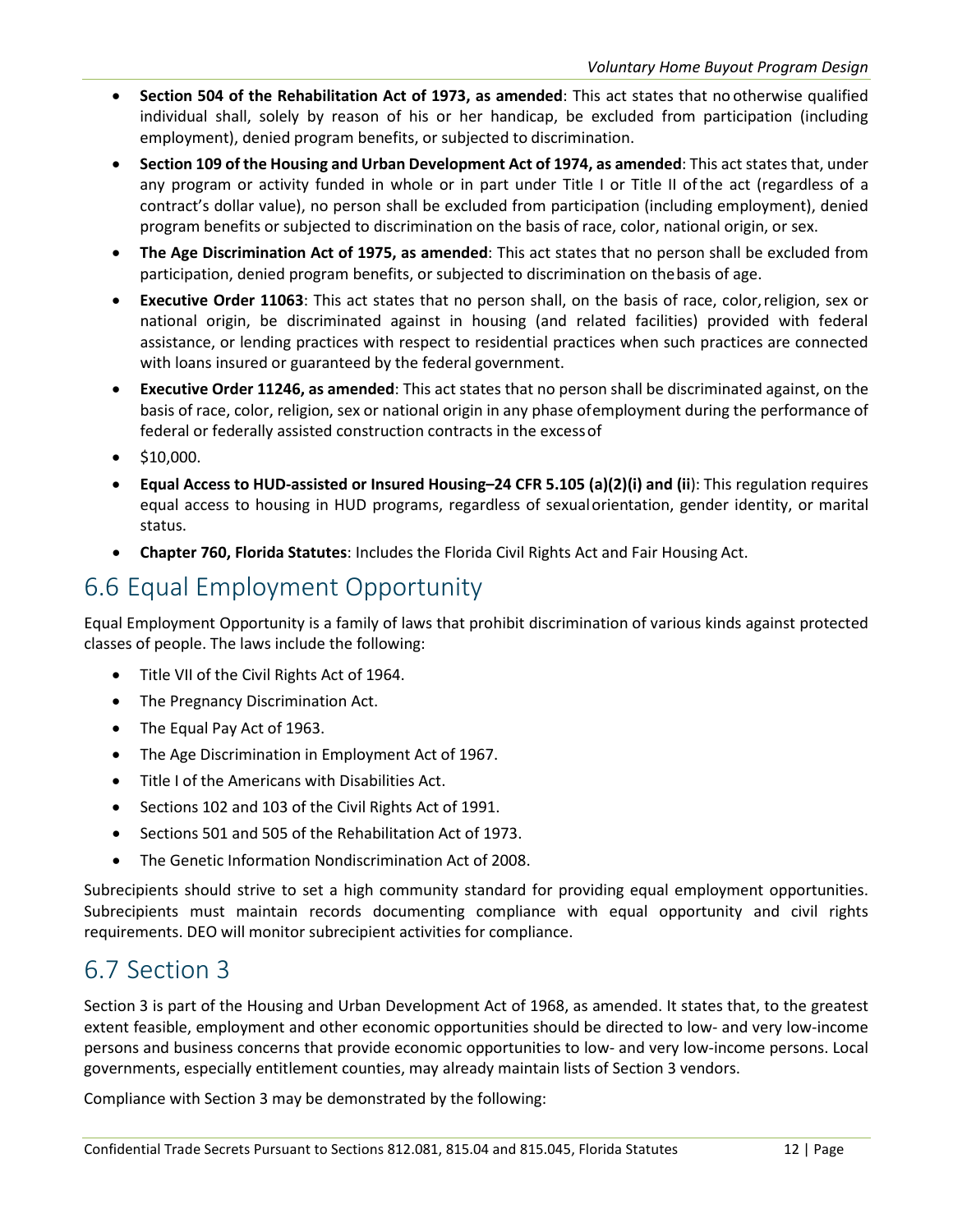- Developing lists of minority-owned, women-owned, and local businesses in constructiontrades, business services, and professional services.
- Contacting minority-owned, women-owned, and contractor associations to obtain informationon skill and resource capabilities.
- Establishing an action plan and goals for the use of minority-owned, women-owned, and local businesses, including opportunities for subcontracting in procurement and construction contracting-related activities.
- Establishing goals and taking steps to provide opportunities for minority equity investmentsin funded projects.
- Notifying minority-owned and women-owned firms of contract opportunities, including the date Request for Proposal or bid packages will be available or when Statements of Interest and Qualifications are due.
- Requiring a Section 3 of the HUD Act of 1968 clause in all contracts.
- Documentation of actions undertaken to meet Section 3 requirements and the written Section3 Plan.

Compliance with Section 3 is required for local governments for awards of at least \$200,000. Contractors or subcontractors that receive awards in excess of \$100,000 are also subject to Section 3 requirements. Section 3 requirements apply for projects involving housing construction, demolition, rehabilitation or other public construction activities (e.g., roads, sewer, water, community centers) and the completion of these projects creates the need for new employment, contracting or training opportunities. Neither Section 3, nor 24 CFR 135, supersedes the general requirement that all procurement transactions be conducted in a competitive manner. However, Section 3 allows geographic preference to be a consideration when evaluating a bid or proposal. A person seeking preference under Section 3 has the responsibility to provide evidence (if requested) of eligibility for the preference. Section 3 does not require employment of a Section 3 resident who does not meet the qualifications for the position. A Section 3 business that seeks preference must document (if requested) that it qualifies as a Section 3 business.

#### <span id="page-17-0"></span>6.8 Public Records

The following information is provided by the Florida Constitution: Pursuant to Article 1, Section 24, Florida Constitution and Chapter 119, Florida Statutes, department is subject to the Public Records law. Accordingly, unless an exemption exists, all records produced or received pursuant to law or in connection with the official business of can be requested and provided for inspection. All Public Records requests will be processed in accordance with the department Administrative Policy 1.06, Processing Public Records Requests.

Detailed guidance on Public Records requests can be found in the following resources:

- Florida Government in the Sunshine Manual at: <http://myfloridalegal.com/webfiles.nsf/WF/RMAS->[9UPM53/\\$file/2015SunshineLawManual.pdf;](http://myfloridalegal.com/webfiles.nsf/WF/RMAS-9UPM53/%24file/2015SunshineLawManual.pdf) and
- Florida Public Records Act at: [http://www.leg.state.fl.us/statutes/index.cfm?App\\_mode=Display\\_Statute&URL=0100-](http://www.leg.state.fl.us/statutes/index.cfm?App_mode=Display_Statute&URL=0100-) 0199/0119/0119.html.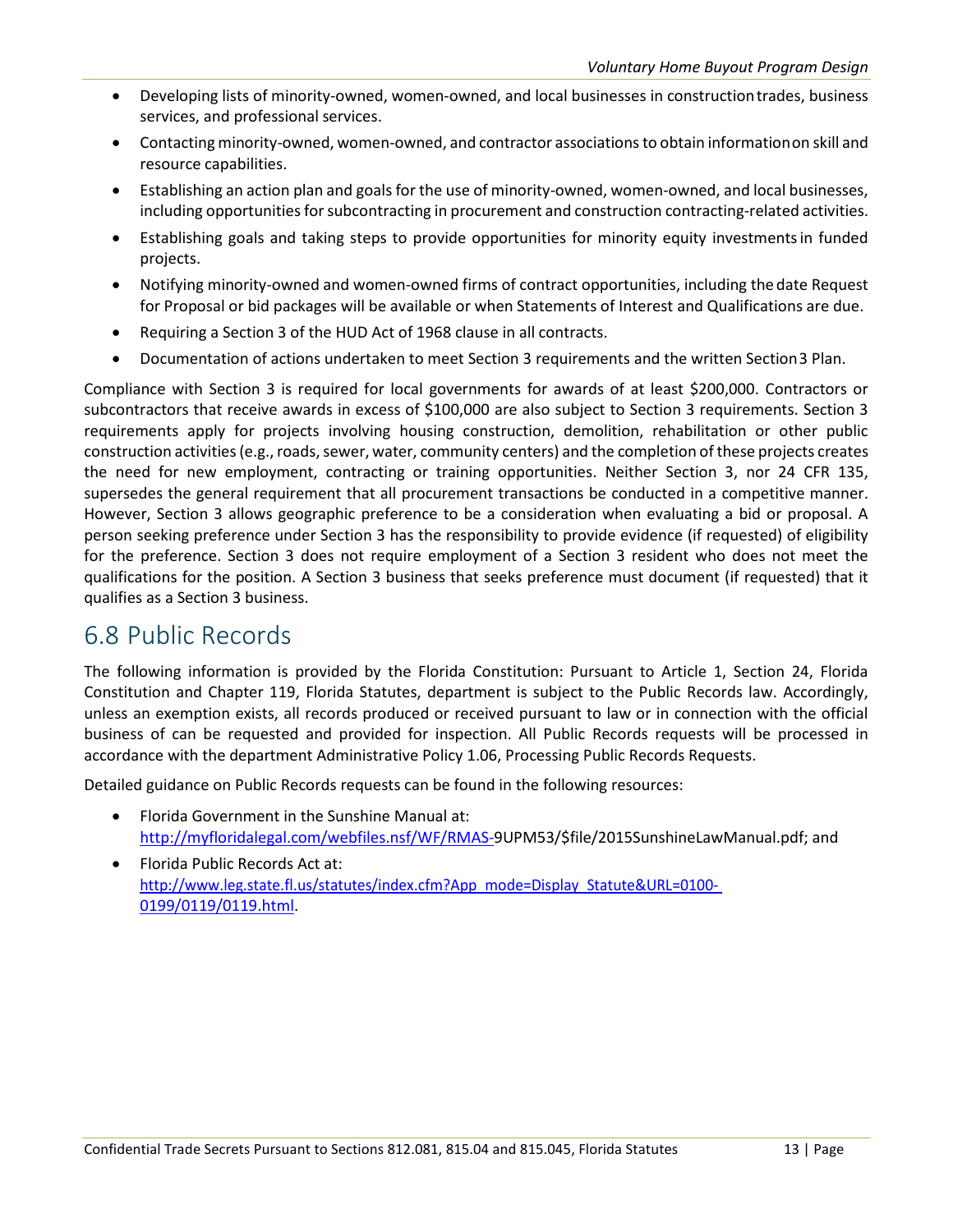### <span id="page-18-0"></span>7.0 Anti-Fraud Waste and Abuse

Rebuild Florida constituents, employees and contractors may report suspected fraud, waste, or abuse by contacting Constituent Management Services staff, submitting information via the Report Fraud, Waste or Abuse online form [\(http://floridajobs.org/rebuildflorida/report;](http://floridajobs.org/rebuildflorida/report) (all contact information fields are optional to allow for anonymity) or by sending an e-mail to cdbg- [dr\\_antifraudwasteabuse@deo.myflorida.com.](mailto:cdbg-dr_antifraudwasteabuse@deo.myflorida.com)

All suspected cases of fraud will be taken seriously, and complaints will be reported to OLTR's Compliance and Reporting Manager and DEO's Office of the Inspector General at [OIG@deo.myflorida.com.](mailto:OIG@deo.myflorida.com) If DEO's OIG determines that it is appropriate, it will coordinate its investigation with agencies such as the Florida Office of the Inspector General, the Florida Office of the Attorney General, or the Florida Department of Business and Professional Regulation.

All substantiated cases of fraud, waste, or abuse of government funds will be forwarded to the United States Department of Housing and Urban Development (HUD), Office of Inspector General (OIG) Fraud Hotline (phone: 1-800-347-3735 or email: [hotline@hudoig.gov\)](mailto:hotline@hudoig.gov) and DEO's HUD Community Planning and Development (CPD) Representative. *OLTR must provide a timely response within 15 working days of the receipt of a complaint, as stated in 84 FR 169.*

**Office of Long-Term Resiliency's comprehensive Anti-Fraud Waste and Abuse Policy can be found [here.](http://www.floridajobs.org/docs/default-source/office-of-disaster-recovery/office-of-disaster-recovery-main-page/afwa-policy_updated-3-30-21.pdf?sfvrsn=20e441b0_8)**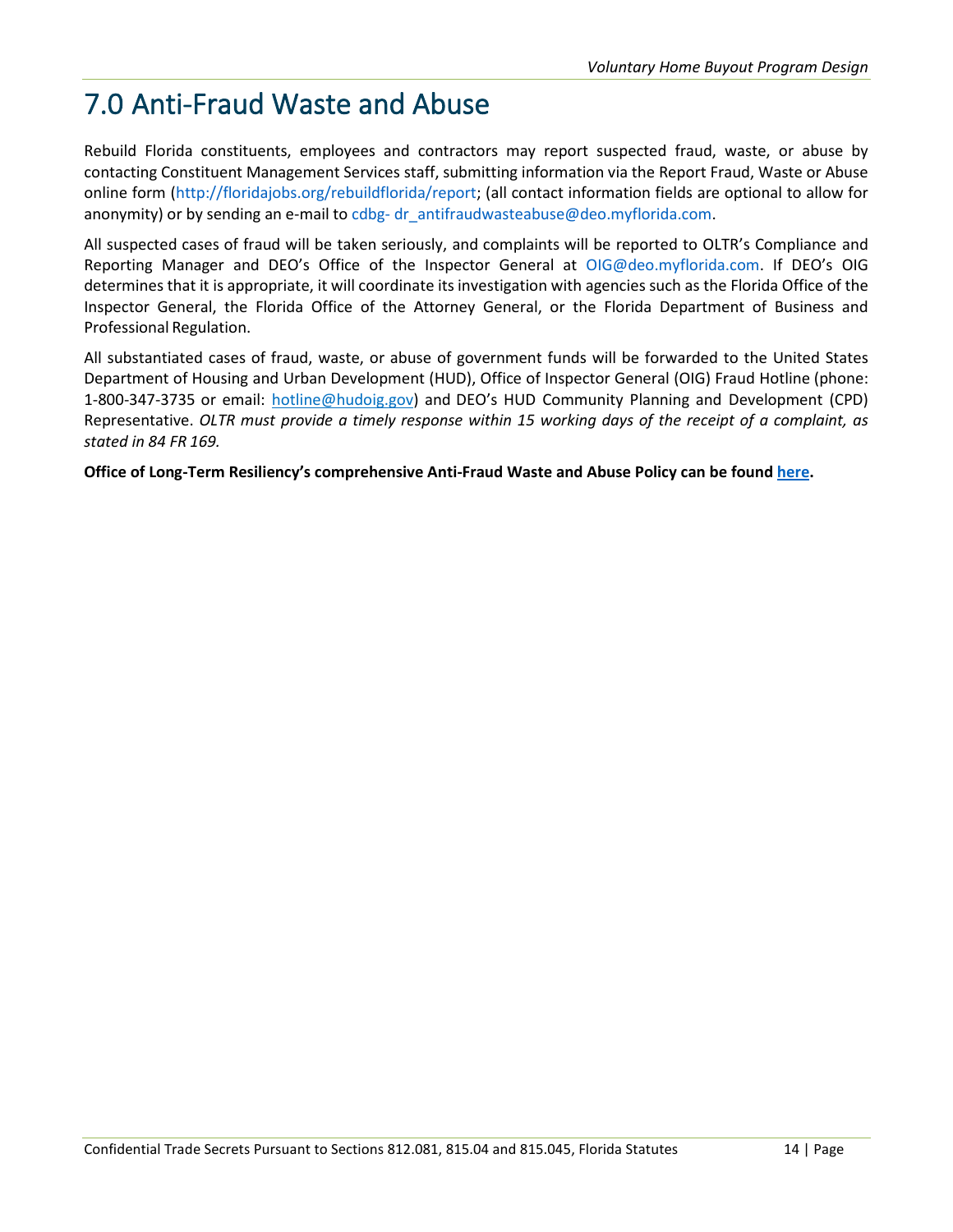## <span id="page-19-0"></span>8.0 PART 2- Voluntary Buyout Beneficiary Requirements

### <span id="page-19-1"></span>8.1 Application Development

The subrecipient is responsible for developing and implementing an application and application process for property owners seeking Voluntary Home Buyout assistance. The following sections describe minimum process requirements for which DEO will monitor each subrecipient.

#### <span id="page-19-2"></span>8.1.1 Application Intake and Eligibility Requirements

Completed applications are received by the subrecipient and the Voluntary Home Buyout applicant will be contacted for a personal consultation. While scheduling the consultation, the subrecipient should confirm application information and notify the applicant of all required documents.

The subrecipient must provide the applicant with a contact number for rescheduling the consultations in case of unforeseen circumstances. The subrecipient should establish procedures to ensure that communication with and access to program are fair and equitable. The subrecipient must also establish a communication policy that outlines how and when an applicant file will be put on hold, put in an inactive status or closed due to lack of applicant communication. These policies should be published for public viewing.

#### <span id="page-19-3"></span>8.1.2 Personal Consultation

At the personal consultation, the subrecipient will meet with the applicant and all adult (i.e., 18 or older) household members that are available to attend the consultation, to discuss the process of the Voluntary Home Buyout Program. The subrecipient must confirm the application information and collect the required documents supplied by the applicant. The subrecipient must independently verify, to the extent feasible, all application information.

#### <span id="page-19-4"></span>8.1.3 Area Median Family Income

During the personal consultation, the subrecipient should work with the applicant to calculate the household's Area Median Family Income (AMFI). Households with an AMFI above 80% are eligible to participate in the Voluntary Home Buyout Program; however, the calculation of the participant with household income above 80% AMFI will not be used as part of the 51% LMI area benefit, which is the National Objective. Additionally, CDBG-DR funding may not be used to provide assistance to households with an AMI greater than 120%.

#### <span id="page-19-5"></span>8.1.4 Deed Review

The subrecipient should inspect the applicant's warranty deed or deed of trust to the damaged address. Participants in the program must have fee simple title to the damaged address in order to participate.

#### <span id="page-19-6"></span>8.1.5 Tax Check

The subrecipient must confirm with the local jurisdiction the property tax status of all applicants. Eligible applicants must be current on all damaged address property taxes before conveying the damaged address to the subrecipient. Applicants must provide evidence that property taxes are current.

#### <span id="page-19-7"></span>8.1.6 Duplication of Benefits

The subrecipient is required by the Stafford Act to verify all federal and state housing benefits received by the household and related to Hurricane Irma. The subrecipient must verify amounts received with the granting party and verify benefit expenditures with the applicant.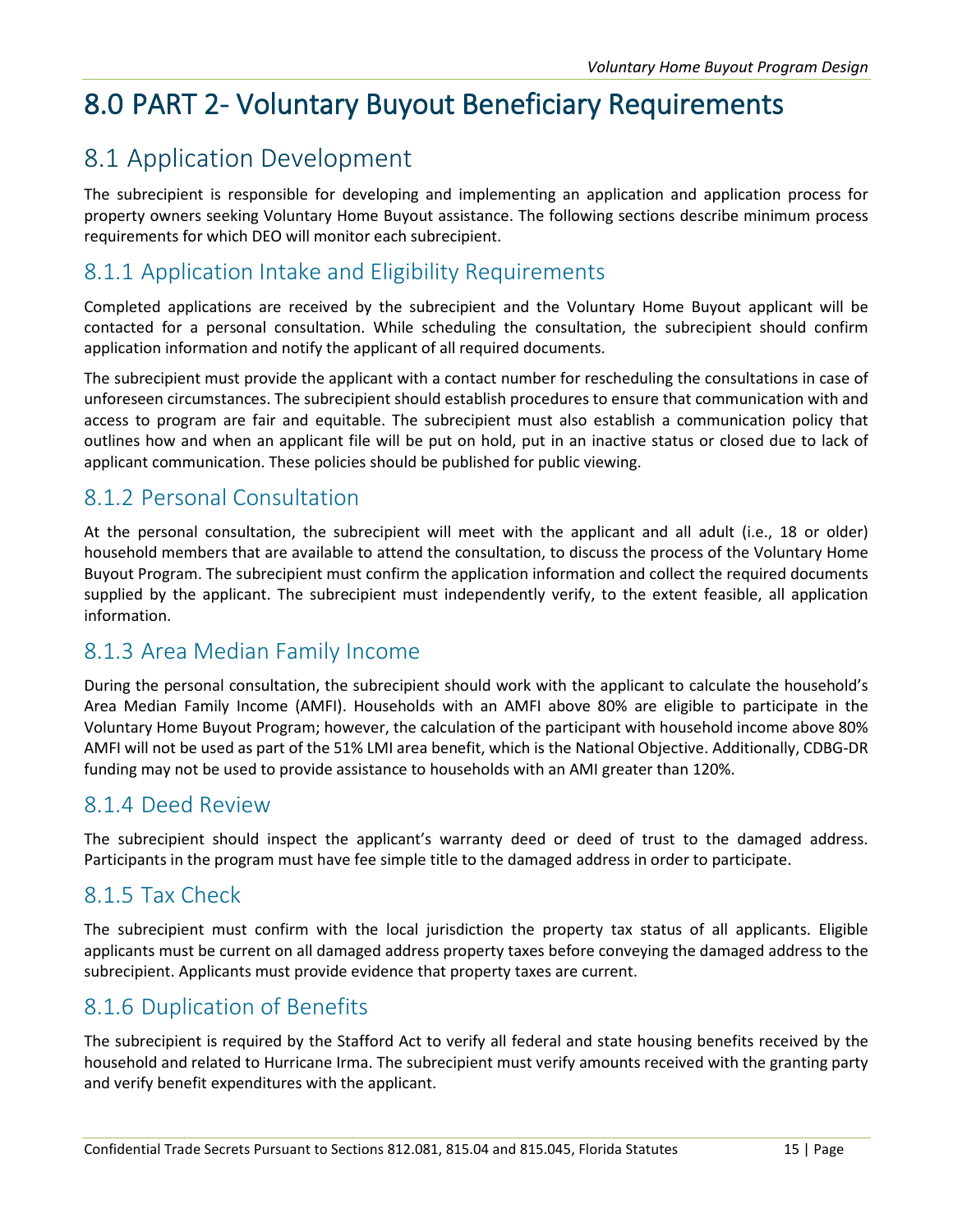Costs that duplicate amounts received by or available to the property owner or affected tenant from another source for the same purpose is not allowable. These costs would include: U.S. Business Administration (SBA) loans, FEMA assistance, National Flood Insurance Program (NFIP), United States Department of Agriculture (USDA), or any other local, state, or federal related assistance for the same purpose.

DEO will monitor subrecipient DOB policies and procedures and audit subrecipient files to verify DOB practices are implemented and compliant.

### <span id="page-20-0"></span>8.2 Site Eligibility

All properties to be purchased must have a damage inspection and an environmental review. The following sections describe the process.

#### <span id="page-20-1"></span>8.2.1 Damage Inspection

The subrecipient shall coordinate with a damage inspector to verify hurricane damage at the damaged property address. The damage inspector must schedule an appointment with the applicant to visit the damaged property to confirm that damages caused by Hurricane Irma. The inspection report must also contain current color photographs of the damaged property. The photographs must be that of the exterior of all four sides and of the interior of the structure.

#### <span id="page-20-2"></span>8.2.2 Environmental Reviews

After the damage inspection has been completed and it has been confirmed that the damages of the property were created by Hurricane Irma, an environmental review must be performed on the property. The site location will require environmental clearance even if reconstruction or rehabilitation will not take place at the site. Per HUD guidelines, any damaged property to which any funds provided by HUD are applied, including, but not limited to: demolition, site cleanup, conversion to green space, transfer of title, etc., must be environmentally cleared prior to such action.

If the applicant chooses to participate in the replacement housing award and is awarded a grant to assist them with relocation, the new property to which the applicant relocates will also require environmental clearance.

Subrecipients are responsible for conducting environmental reviews and may procure the environmental service providers to complete such reviews. Subrecipients must submit the environmental reviews to DEO for approval. No funding may be committed to a buyout project until the project's environmental review is cleared/signed by DEO.

#### <span id="page-20-3"></span>8.3 Complaints

Subrecipients shall develop and implement a complaints protocol to log, track and resolve all complaints related to the Voluntary Home Buyout projects. The complaints resolution protocol must ensure that a timely response is provided to any individual or entity within 15 working days of receipt of the complaint. Complaints regarding fraud, waste, or abuse of government funds should be forwarded to the HUD OIG Fraud Hotline at: 1-800-347 3735 or: [hotline@hudoig.gov. D](mailto:hotline@hudoig.gov)EO will monitor subrecipient compliance with these requirements.

#### <span id="page-20-4"></span>8.4 Appeals

The subrecipient shall establish appeal procedures to afford applicants an opportunity to dispute subrecipient decisions related to eligibility, award amount, appraisal value, and/or DOBs. DEO will review subrecipient appeal procedures and monitor subrecipient appeal response.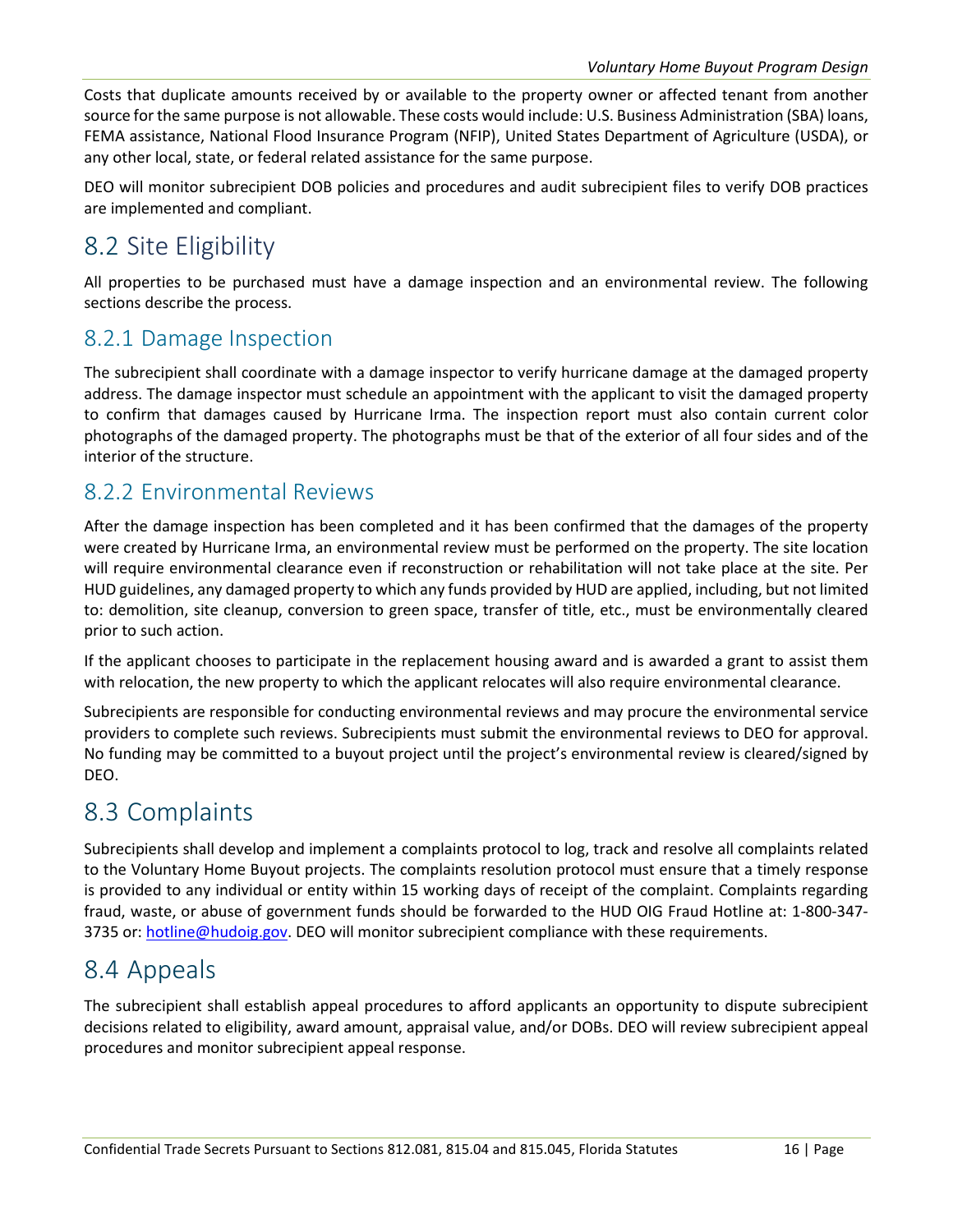## <span id="page-21-0"></span>Appendix A: Budget Information Table

| <b>Direct Voluntary Home Buyout Program</b> |                            |                                                                     |                                               |  |  |  |  |  |  |  |
|---------------------------------------------|----------------------------|---------------------------------------------------------------------|-----------------------------------------------|--|--|--|--|--|--|--|
| <b>FMV</b>                                  | <b>Estimated Demo Cost</b> | <b>Estimated Asbestos</b><br><b>Testing Cost (if</b><br>applicable) | <b>Estimated Total</b><br><b>Project Cost</b> |  |  |  |  |  |  |  |
| \$150,000                                   | \$15,000                   | \$1,500                                                             | \$172,500                                     |  |  |  |  |  |  |  |
| \$100,000                                   | \$12,000                   | \$1,500                                                             | \$119,500                                     |  |  |  |  |  |  |  |
| \$50,000                                    | \$15,000                   | \$1,500                                                             | \$72,500                                      |  |  |  |  |  |  |  |
| <b>Subtotal Budget Amount:</b>              |                            |                                                                     | \$364,500                                     |  |  |  |  |  |  |  |

| <b>HMPG Match Program</b>      |                               |                                   |  |  |  |  |  |  |  |
|--------------------------------|-------------------------------|-----------------------------------|--|--|--|--|--|--|--|
| <b>HMGP Total Project Cost</b> | <b>Federal Cost Share 75%</b> | <b>Non-Federal Cost Share 25%</b> |  |  |  |  |  |  |  |
| \$100,000                      | \$75,000                      | \$25,000                          |  |  |  |  |  |  |  |
| \$200,000                      | \$150,000                     | \$50,000                          |  |  |  |  |  |  |  |
| \$75,000                       | \$56,250                      | \$18,750                          |  |  |  |  |  |  |  |
| <b>Subtotal Budget Amount:</b> |                               | \$93,750                          |  |  |  |  |  |  |  |

**Total Amount Requested \$458,250**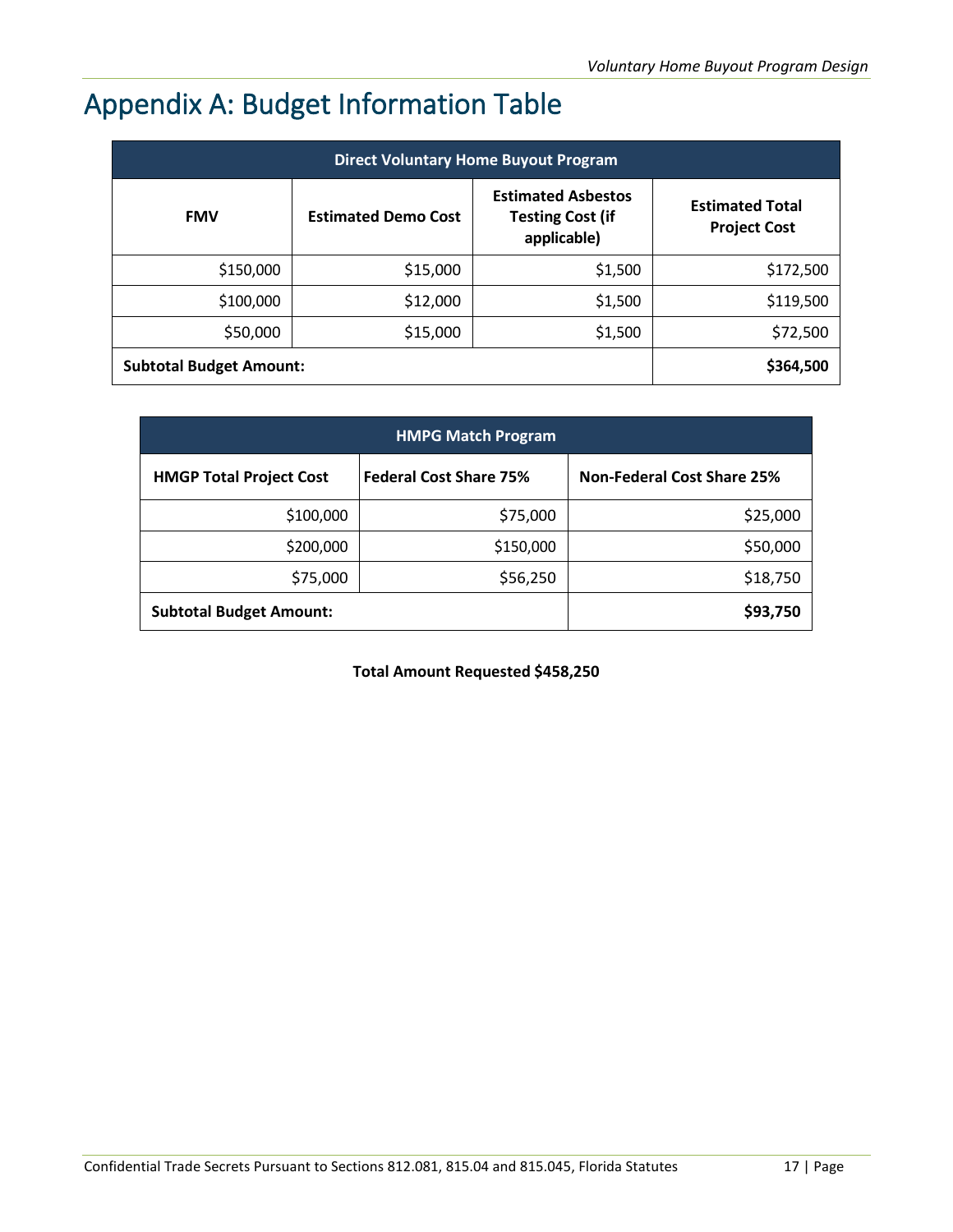### <span id="page-22-0"></span>Appendix B: Project Schedule

Highlight the projected length of months for each phase on the desired months. If a phase is not applicable, leave it blank. This project is expected to be completed within 24 months following the execution of the contract between the subrecipient and DEO. Please provide any comments regarding the schedule that may be helpful.

| <b>MONTHS</b>               | $\bf{0}$ | 1 | 2 | 3 | 4 | 5. | 6 | 7 | 8 | 9 |  |  | 10 11 12 13 14 15 | 16 | 17 |  | $18$ 19 20 21 | 22 | 23 24 |
|-----------------------------|----------|---|---|---|---|----|---|---|---|---|--|--|-------------------|----|----|--|---------------|----|-------|
|                             |          |   |   |   |   |    |   |   |   |   |  |  |                   |    |    |  |               |    |       |
| <b>Outreach Meetings</b>    |          |   |   |   |   |    |   |   |   |   |  |  |                   |    |    |  |               |    |       |
| Application Intake and      |          |   |   |   |   |    |   |   |   |   |  |  |                   |    |    |  |               |    |       |
| <b>Appraisal Process</b>    |          |   |   |   |   |    |   |   |   |   |  |  |                   |    |    |  |               |    |       |
| Inspections                 |          |   |   |   |   |    |   |   |   |   |  |  |                   |    |    |  |               |    |       |
|                             |          |   |   |   |   |    |   |   |   |   |  |  |                   |    |    |  |               |    |       |
| <b>Enviromental Reviews</b> |          |   |   |   |   |    |   |   |   |   |  |  |                   |    |    |  |               |    |       |
| <b>Buyout Offer</b>         |          |   |   |   |   |    |   |   |   |   |  |  |                   |    |    |  |               |    |       |
| Closing                     |          |   |   |   |   |    |   |   |   |   |  |  |                   |    |    |  |               |    |       |
| <b>DEMO</b>                 |          |   |   |   |   |    |   |   |   |   |  |  |                   |    |    |  |               |    |       |
| <b>Final Inspection</b>     |          |   |   |   |   |    |   |   |   |   |  |  |                   |    |    |  |               |    |       |
| Audit & Closeout            |          |   |   |   |   |    |   |   |   |   |  |  |                   |    |    |  |               |    |       |

Note: If the proposed project requires a schedule longer than 24 months, justification must be provided. Comments: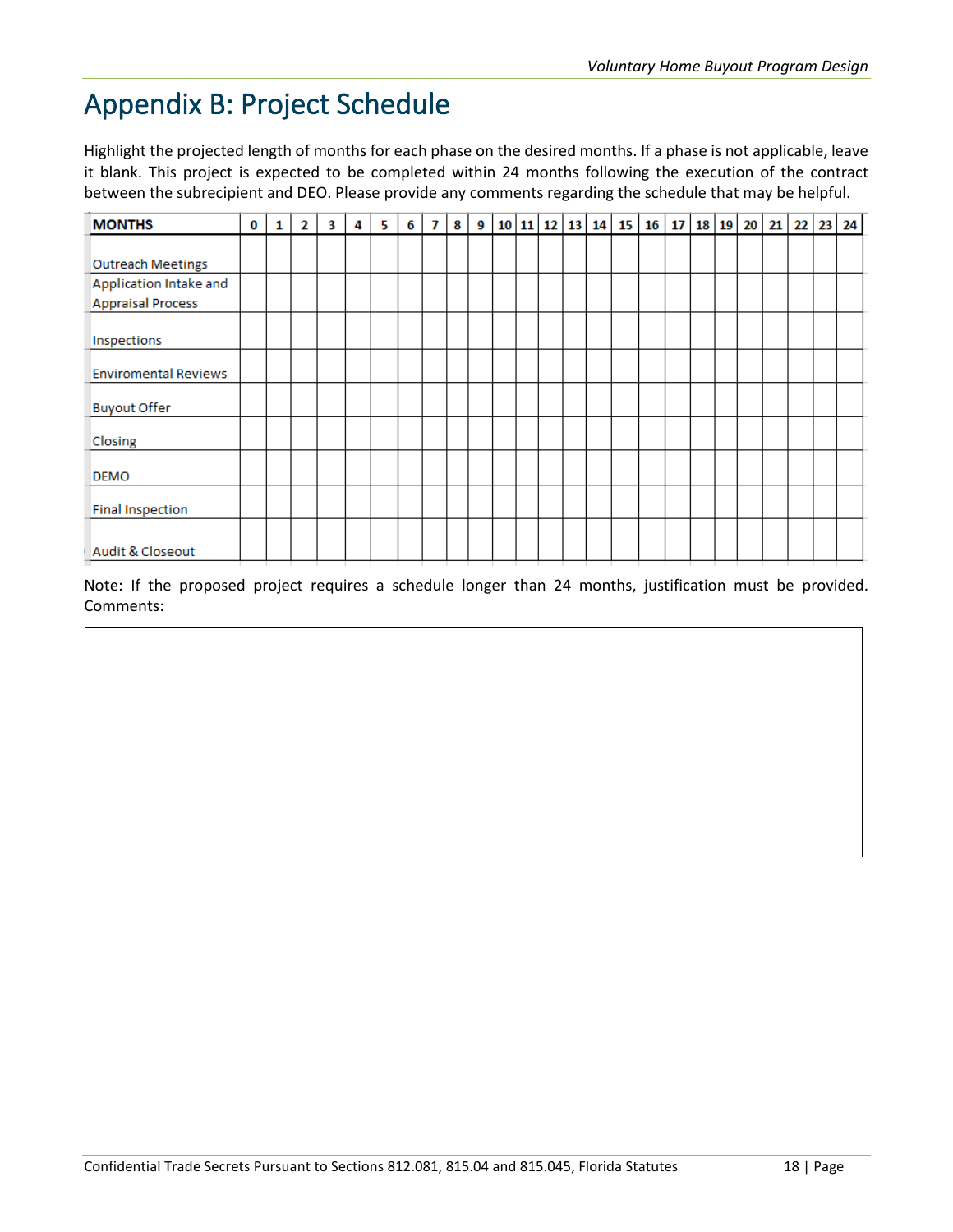## <span id="page-23-0"></span>Appendix C: Area Median Income Charts

| Family Income Limit Categories by County & Zip Code |                  |                                                   |                       |                          |                |                          |                          |             |                          |                   |
|-----------------------------------------------------|------------------|---------------------------------------------------|-----------------------|--------------------------|----------------|--------------------------|--------------------------|-------------|--------------------------|-------------------|
| FY 2018                                             | Median           | FY 2018                                           |                       |                          |                |                          | <b>Persons in Family</b> |             |                          |                   |
| <b>Income Limit</b><br>Area                         | Family<br>Income | <b>Income Limit</b><br>Category                   | $\mathbf{1}$          | $\mathbf{2}$             | 3              | 4                        | 5                        | 6           | 7                        | 8                 |
|                                                     |                  |                                                   |                       |                          |                |                          | Persons in Family        |             |                          |                   |
|                                                     |                  |                                                   | $\mathbf{1}$          | $\overline{2}$           | 3              | 4                        | 5                        | 6           | $\overline{7}$           | 8                 |
|                                                     |                  | <b>Very Low</b><br>(50%) Income<br>Limits (\$)    |                       |                          |                |                          |                          |             |                          |                   |
| Monroe<br>County, FL                                | \$84,400         | <b>Extremely</b><br>Low Income<br>Limits $(5)^*$  | 18,550                | 21,200                   | 23,850         | 26,450                   | 29,420                   | 33,740      | 38,060                   | 42,380            |
|                                                     |                  | Low (80%)<br><b>Income Limits</b><br>(\$)         | 49,400                | 56,450                   | 63,500         | 70,550                   | 76,200                   | 81,850      | 87,500                   | 93,150            |
|                                                     |                  |                                                   |                       |                          |                |                          | Persons in Family        |             |                          |                   |
|                                                     |                  |                                                   | $\mathbf{1}$          | $\mathbf{2}$             | 3              | 4                        | 5                        | 6           | $\overline{7}$           | 8                 |
|                                                     |                  | <b>Very Low</b><br>(50%) Income<br>Limits $(5)$   | 22,700                | 25,950                   | 29,200         | 32,400                   | 35,000                   | 37,600      | 40,200                   | 42,800            |
| <b>Brevard</b><br>County                            | \$64,800         | <b>Extremely</b><br>Low Income<br>Limits $(5)^*$  |                       |                          |                |                          |                          |             |                          |                   |
|                                                     |                  | Low (80%)<br><b>Income Limits</b><br>(5)          | 36,300                | 41,500                   | 46,700         | 51,850                   | 56,000                   | 60,150      | 64,300                   | 68,450            |
|                                                     |                  |                                                   |                       |                          |                |                          | Persons in Family        |             |                          |                   |
|                                                     |                  |                                                   | $1\,$                 | $\mathbf 2$              | $\overline{3}$ | 4                        | 5                        | 6           | $\overline{7}$           | 8                 |
|                                                     |                  | <b>Very Low</b><br>(50%) Income<br>Limits (\$)    | 28,300                | 32,350                   | 36,400         | 40,400                   | 43,650                   | 46,900      | 50,100                   | 53,350            |
| <b>Broward</b><br>County                            | \$65,700         | <b>Extremely</b><br>Low Income<br>Limits $(\$)^*$ | 17,000                | 19,400                   | 21,850         | 25,100                   | 29,420                   | 33,740      | 38,060                   | 42,380            |
|                                                     |                  | Low (80%)<br><b>Income Limits</b><br>(\$)         | 45,300                | 51,750                   | 58,200         | 64,650                   | 69,850                   | 75,000      | 80,200                   | 85,350            |
|                                                     |                  |                                                   |                       |                          |                |                          | Persons in Family        |             |                          |                   |
|                                                     |                  |                                                   | $\mathbf 1$           | $\overline{2}$           | 3              | $\overline{4}$           | 5                        | 6           | $\overline{7}$           | $\,8\,$           |
|                                                     |                  | <b>Very Low</b><br>(50%) Income<br>Limits (\$)    | 24,500                | 28,000                   | 31,500         | 34,950                   | 37,750                   | 40,550      | 43,350                   | 46,150            |
| <b>Clay County</b>                                  | \$69,900         | <b>Extremely</b><br>Low Income<br>Limits $(\$)^*$ | 14,700                | 16,800                   | 20,780         | 25,100                   | 29,420                   | 33,740      | 38,060                   | 42,380            |
|                                                     |                  | Low (80%)<br><b>Income Limits</b><br>(\$)         | 39,150                | 44,750                   | 50,350         | 55,900                   | 60,400                   | 64,850      | 69,350                   | 73,800            |
|                                                     |                  |                                                   |                       |                          |                |                          | Persons in Family        |             |                          |                   |
| <b>Collier County</b>                               | \$75,000         | <b>Very Low</b><br>(50%) Income<br>Limits (\$)    | $\mathbf 1$<br>26,250 | $\overline{2}$<br>30,000 | 3<br>33,750    | $\overline{a}$<br>37,500 | 5<br>40,500              | 6<br>43,500 | $\overline{7}$<br>46,500 | $\bf 8$<br>49,500 |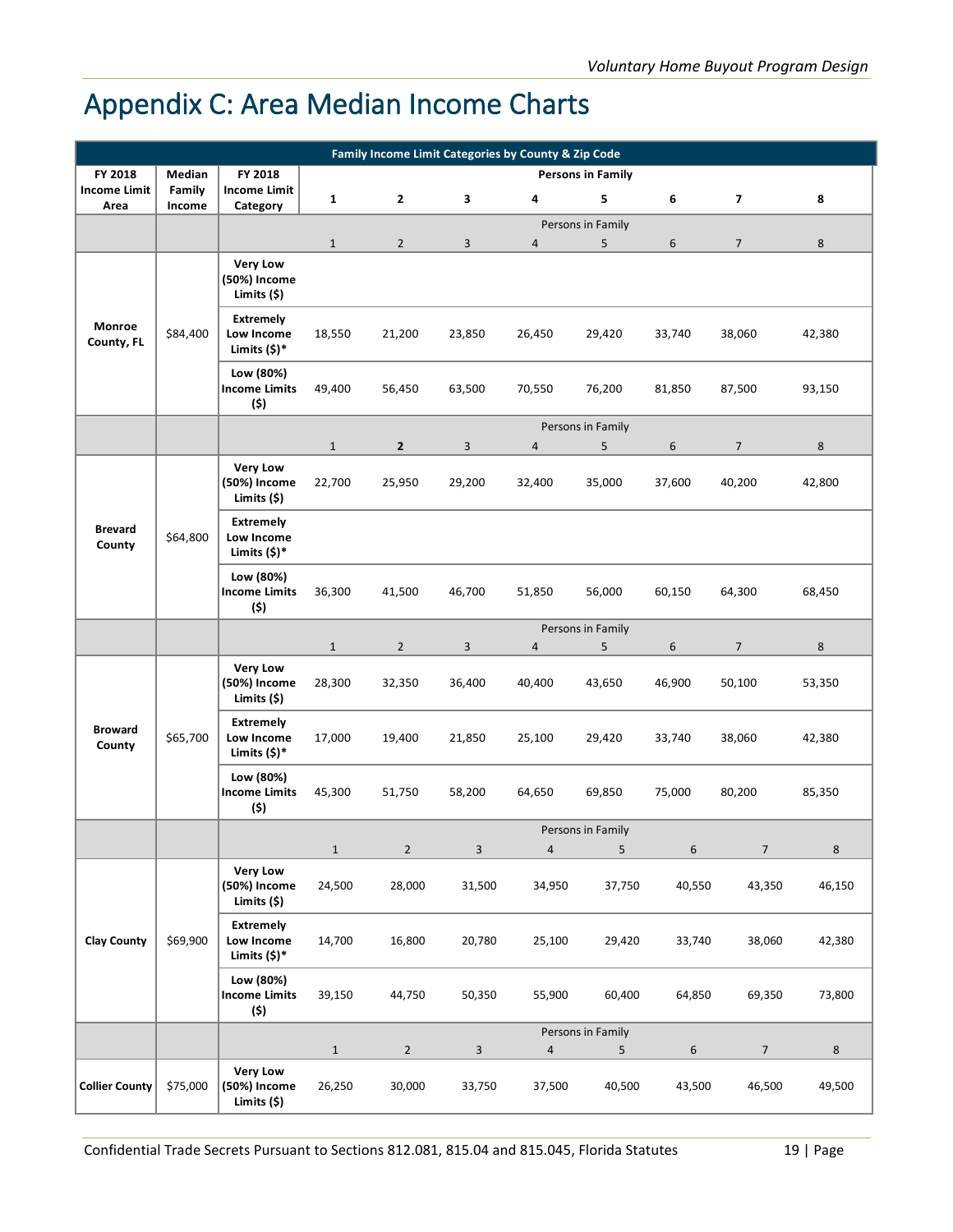|                        |          | <b>Extremely</b><br>Low Income<br>Limits (\$)*    | 15,750                 | 18,000                   | 20,780       | 25,100                              | 29,420      | 33,740           | 38,060                   | 42,380            |
|------------------------|----------|---------------------------------------------------|------------------------|--------------------------|--------------|-------------------------------------|-------------|------------------|--------------------------|-------------------|
|                        |          | Low (80%)<br><b>Income Limits</b><br>(\$)         | 42,000                 | 48,000                   | 54,000       | 60,000                              | 64,800      | 69,600           | 74,400                   | 79,200            |
|                        |          |                                                   | $\mathbf{1}$           | $\overline{2}$           | 3            | Persons in Family<br>$\sqrt{4}$     | 5           | 6                | $\overline{7}$           | $8\phantom{1}$    |
|                        |          | <b>Very Low</b><br>(50%) Income<br>Limits $(5)$   | 24,500                 | 28,000                   | 31,500       | 34,950                              | 37,750      | 40,550           | 43,350                   | 46,150            |
| <b>Duval County</b>    | \$69,900 | <b>Extremely</b><br>Low Income<br>Limits $(5)^*$  | 14,700                 | 16,800                   | 20,780       | 25,100                              | 29,420      | 33,740           | 38,060                   | 42,380            |
|                        |          | Low (80%)<br><b>Income Limits</b><br>(\$)         | 39,150                 | 44,750                   | 50,350       | 55,900                              | 60,400      | 64,850           | 69,350                   | 73,800            |
|                        |          |                                                   | $\mathbf 1$            | $\overline{2}$           | 3            | Persons in Family<br>$\overline{4}$ | 5           | 6                | $\overline{7}$           | 8                 |
|                        |          | <b>Very Low</b><br>(50%) Income<br>Limits (\$)    | 22,400                 | 25,600                   | 28,800       | 31,950                              | 34,550      | 37,100           | 39,650                   | 42,200            |
| Hillsborough<br>County | \$63,900 | <b>Extremely</b><br>Low Income<br>Limits $(5)^*$  | 13,450                 | 16,460                   | 20,780       | 25,100                              | 29,420      | 33,740           | 38,060                   | 42,200*           |
|                        |          | Low (80%)<br><b>Income Limits</b><br>(\$)         | 35,800                 | 40,900                   | 46,000       | 51,100                              | 55,200      | 59,300           | 63,400                   | 67,500            |
|                        |          |                                                   |                        |                          |              |                                     |             |                  |                          |                   |
|                        |          |                                                   | $\mathbf{1}$           | $\overline{2}$           | 3            | Persons in Family<br>$\overline{4}$ | 5           | 6                | $\overline{7}$           | 8                 |
|                        |          | <b>Very Low</b><br>(50%) Income<br>Limits $(5)$   | 22,300                 | 25,500                   | 28,700       | 31,850                              | 34,400      | 36,950           | 39,500                   | 42,050            |
| Lee County             | \$63,700 | <b>Extremely</b><br>Low Income<br>Limits $(5)^*$  | 13,400                 | 16,460                   | 20,780       | 25,100                              | 29,420      | 33,740           | 38,060                   | 42,050*           |
|                        |          | Low (80%)<br><b>Income Limits</b><br>(5)          | 35,700                 | 40,800                   | 45,900       | 50,950                              | 55,050      | 59,150           | 63,200                   | 67,300            |
|                        |          |                                                   |                        |                          |              | Persons in Family                   |             |                  |                          |                   |
|                        |          | <b>Very Low</b><br>(50%) Income<br>Limits (\$)    | $\mathbf{1}$<br>27,550 | $\overline{2}$<br>31,500 | 3<br>35,450  | $\overline{4}$<br>39,350            | 5<br>42,500 | 6<br>45,650      | $\overline{7}$<br>48,800 | $\bf 8$<br>51,950 |
| Miami-Dade<br>County   | \$52,300 | <b>Extremely</b><br>Low Income<br>Limits $(\$)^*$ | 16,550                 | 18,900                   | 21,250       | 25,100                              | 29,420      | 33,740           | 38,060                   | 42,380            |
|                        |          | Low (80%)<br><b>Income Limits</b><br>(\$)         | 44,100                 | 50,400                   | 56,700       | 62,950                              | 68,000      | 73,050           | 78,100                   | 83,100            |
|                        |          |                                                   | $\mathbf 1$            | $\overline{2}$           | $\mathbf{3}$ | Persons in Family<br>$\overline{4}$ | 5           | $\boldsymbol{6}$ | $\overline{7}$           | $8\phantom{1}$    |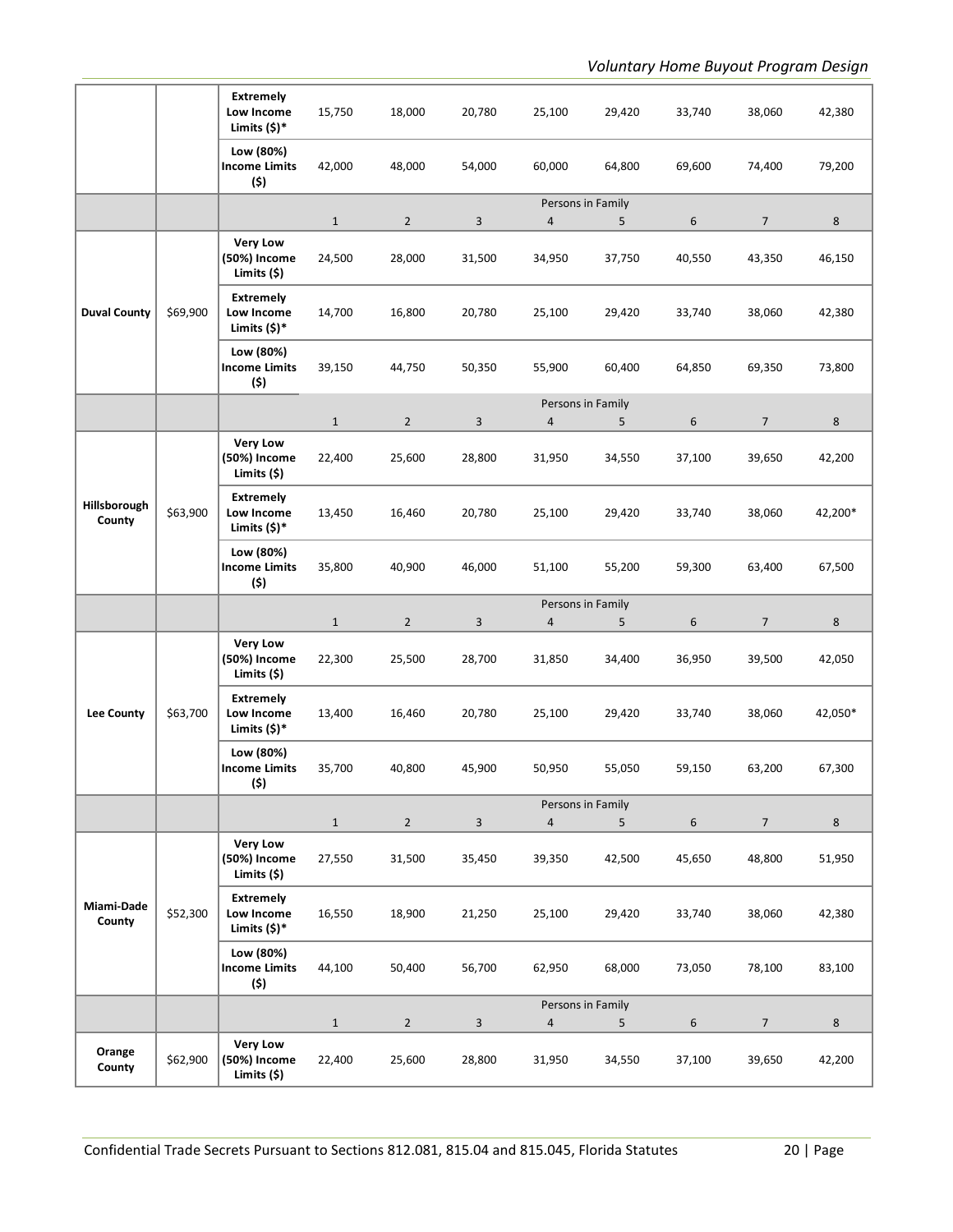|                      |          | <b>Extremely</b><br>Low Income<br>Limits (\$)*   | 13,450                 | 16,460                   | 20,780      | 25,100                              | 29,420      | 33,740      | 38,060                   | 42,200*           |
|----------------------|----------|--------------------------------------------------|------------------------|--------------------------|-------------|-------------------------------------|-------------|-------------|--------------------------|-------------------|
|                      |          | Low (80%)<br><b>Income Limits</b><br>(\$)        | 35,800                 | 40,900                   | 46,000      | 51,100                              | 55,200      | 59,300      | 63,400                   | 67,500            |
|                      |          |                                                  | $\mathbf{1}$           | $\overline{2}$           | 3           | Persons in Family<br>$\overline{4}$ | 5           | 6           | $\overline{7}$           | 8                 |
|                      |          | <b>Very Low</b><br>(50%) Income<br>Limits $(5)$  | 22,400                 | 25,600                   | 28,800      | 31,950                              | 34,550      | 37,100      | 39,650                   | 42,200            |
| Osceola<br>County    | \$62,900 | <b>Extremely</b><br>Low Income<br>Limits $(5)^*$ | 13,450                 | 16,460                   | 20,780      | 25,100                              | 29,420      | 33,740      | 38,060                   | 42,200*           |
|                      |          | Low (80%)<br><b>Income Limits</b><br>(\$)        | 35,800                 | 40,900                   | 46,000      | 51,100                              | 55,200      | 59,300      | 63,400                   | 67,500            |
|                      |          |                                                  | $1\,$                  | $\overline{2}$           | 3           | Persons in Family<br>$\overline{a}$ | 5           | 6           | $\overline{7}$           | 8                 |
|                      |          | <b>Very Low</b><br>(50%) Income<br>Limits $(5)$  | 26,950                 | 30,800                   | 34,650      | 41,550                              | 44,650      | 47,700      | 50,800                   |                   |
| Palm Beach<br>County | \$74,300 | <b>Extremely</b><br>Low Income<br>Limits $(5)^*$ | 16,150                 | 18,450                   | 20,780      | 29,420                              | 33,740      |             | 38,060                   | 42,380            |
|                      |          | Low (80%)<br><b>Income Limits</b><br>(\$)        | 43,050                 | 49,200                   | 55,350      | 66,450                              | 71,350      | 76,300      | 81,200                   |                   |
|                      |          |                                                  |                        |                          |             | Persons in Family                   |             |             |                          |                   |
|                      |          |                                                  |                        |                          |             |                                     |             |             |                          |                   |
|                      |          | <b>Very Low</b><br>(50%) Income<br>Limits (\$)   | $\mathbf{1}$<br>18,800 | $\overline{2}$<br>21,450 | 3<br>24,150 | $\overline{4}$<br>26,800            | 5<br>28,950 | 6<br>31,100 | $\overline{7}$<br>33,250 | 8<br>35,400       |
| <b>Polk County</b>   | \$53,600 | <b>Extremely</b><br>Low Income<br>Limits $(5)^*$ | 12,140                 | 16,460                   | 20,780      | 25,100                              | 28,950*     | 31,100*     | 33,250*                  | 35,400*           |
|                      |          | Low (80%)<br>Income Limits<br>(\$)               | 30,050                 | 34,350                   | 38,650      | 42,900                              | 46,350      | 49,800      | 53,200                   | 56,650            |
|                      |          |                                                  |                        |                          |             | Persons in Family<br>$\overline{4}$ |             |             |                          |                   |
|                      |          | <b>Very Low</b><br>(50%) Income<br>Limits (\$)   | $\mathbf{1}$<br>21,200 | $\overline{2}$<br>24,200 | 3<br>27,250 | 30,250                              | 5<br>32,700 | 6<br>35,100 | $\overline{7}$<br>37,550 | $\bf 8$<br>39,950 |
| St. Lucie<br>County  | \$60,500 | <b>Extremely</b><br>Low Income<br>Limits $(5)^*$ | 12,750                 | 16,460                   | 20,780      | 25,100                              | 29,420      | 33,740      | 37,550*                  | 39,950*           |
|                      |          | Low (80%)<br><b>Income Limits</b><br>(\$)        | 33,900                 | 38,750                   | 43,600      | 48,400                              | 52,300      | 56,150      | 60,050                   | 63,900            |
|                      |          |                                                  |                        |                          |             | Persons in Family                   |             |             |                          |                   |
| Volusia<br>County    | \$55,100 | <b>Very Low</b><br>(50%) Income<br>Limits (\$)   | $\mathbf{1}$<br>19,500 | $\overline{2}$<br>22,300 | 3<br>25,100 | $\overline{4}$<br>27,850            | 5<br>30,100 | 6<br>32,350 | $\overline{7}$<br>34,550 | $\bf 8$<br>36,800 |

Confidential Trade Secrets Pursuant to Sections 812.081, 815.04 and 815.045, Florida Statutes 21 | Page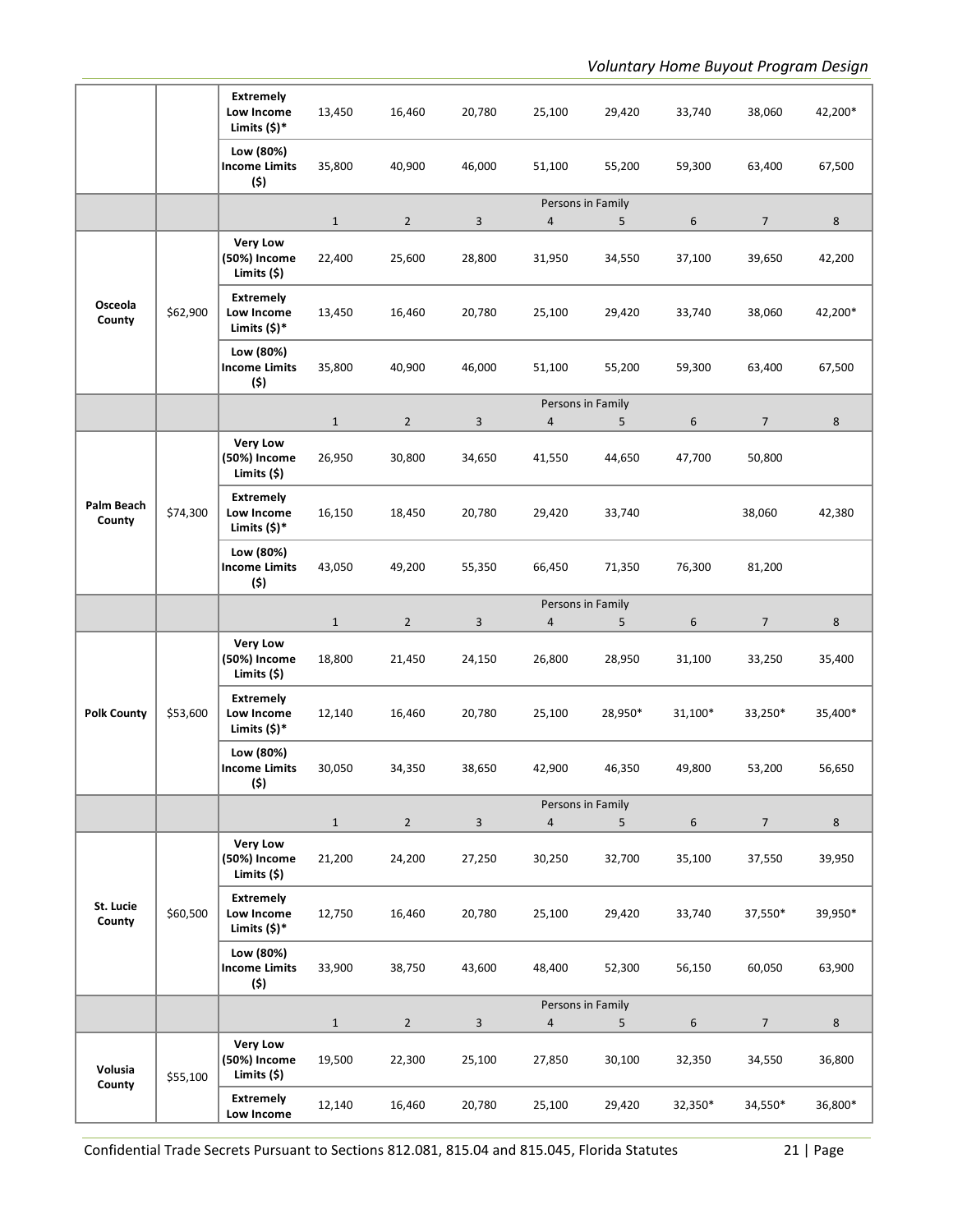|  | Limits $(5)^*$                     |        |        |        |        |        |        |        |        |
|--|------------------------------------|--------|--------|--------|--------|--------|--------|--------|--------|
|  | Low (80%)<br>Income Limits<br>(\$) | 31,200 | 35,650 | 40,100 | 44,550 | 48,150 | 51,700 | 55,250 | 58,850 |